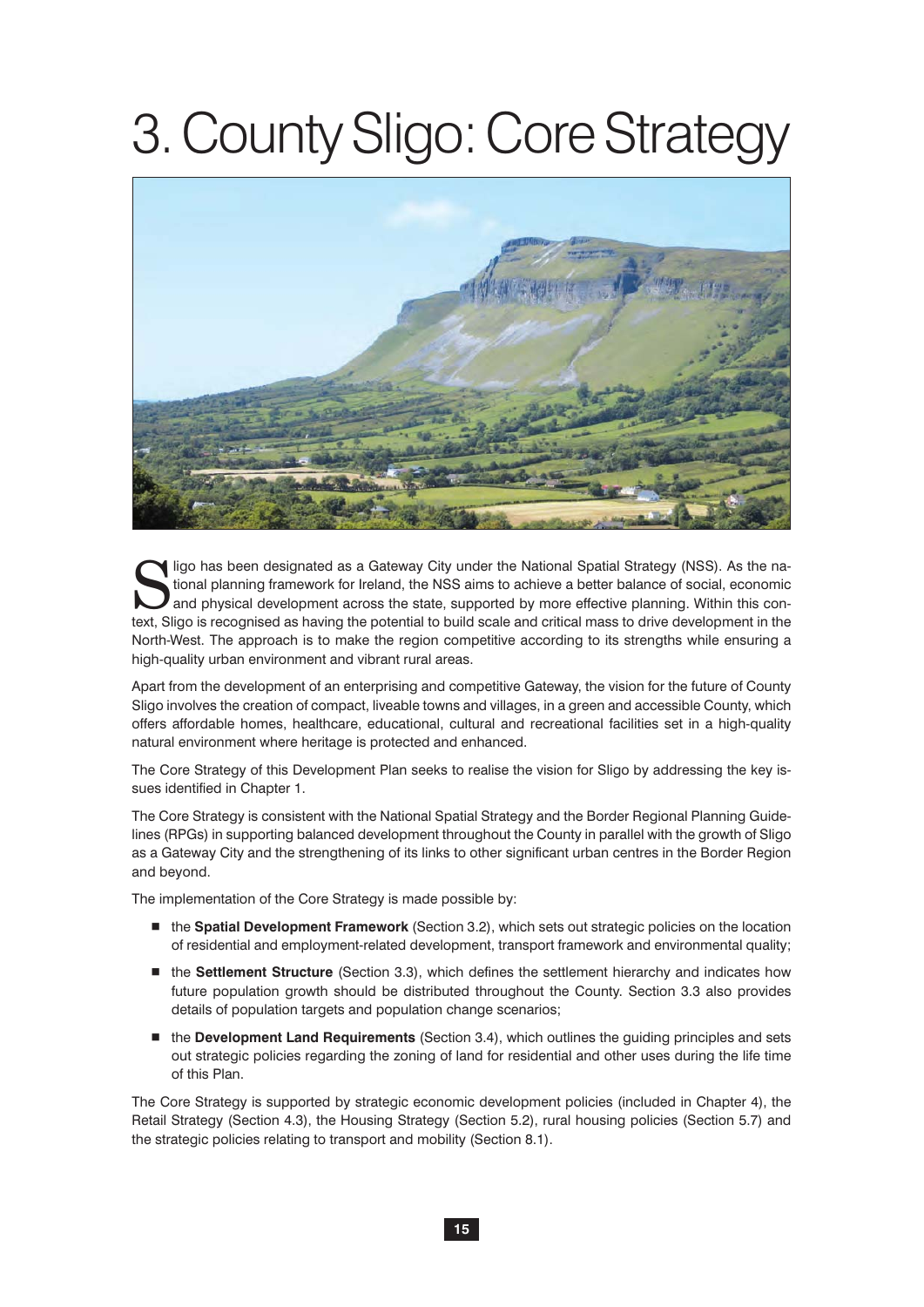# 3.1 Core Strategy basics

The Planning and Development Act 2010 amended Section 10 of the Principal Act by introducing the requirement of a "core strategy that shall show that the development objectives in the development plan are consistent, as far as practicable, with national and regional development objectives set out in the National Spatial Strategy and regional planning guidelines".

This Core Strategy provides relevant information to demonstrate consistency with NSS and RPGs and sets out Core Aims and Strategic Goals that, in turn, define and shape:

- **growth locations;**
- **population distribution;**
- **n** land use zoning.

### 3.1.1 Growth model consistency with NSS and RPGs

Having identified Sligo as one of four new gateways in 2002, the NSS emphasises the role of balanced development at local level, which must be achieved through the strengthening of the urban settlement structure in parallel with ensuring that the resources of rural areas are developed to offer a viable future to rural dwellers.

The 2010 Border RPGs choose a balanced approach to regional development – a polycentric settlement model, supported by a strong road network – recommending the prioritisation of key urban settlements in terms of population and investment growth, while at the same time sustaining and revitalising rural areas.

In accordance with the above concepts, this Core Strategy defines a spatial development framework for County Sligo which prioritises Gateway growth and Key Town consolidation, while seeking to support rural areas mainly by strengthening a range of small villages throughout the County. The spatial development framework is detailed in Section 3.2 of this Plan.

### 3.1.2 Compliance with RPG population targets and housing land requirements

The RPGs set out population targets for 2016 and 2020 for both County Sligo and Sligo and Environs.

Having estimated a population of 66,430 in 2010, the RPGs indicate that the targets for County Sligo are 71,851 persons in 2016 and 77,350 persons in 2022. The population targets for Sligo and Environs are 21,200 (in 2016) and 23,200 (in 2022). It should be noted that these figures refer to the Sligo and Environs area as defined by Census 2006 boundaries (see Appendix A for details).

Like the Sligo and Environs Development Plan 2010-2016, this County Development Plan uses the High-Growth Scenario, one of a set of projections prepared for the Joint Sligo City and County Housing Strategy 2010-2017, which was adopted by both Sligo Borough and County Councils in 2009 as part of the Sligo and Environs Development Plan 2010-2016 (refer to Appendix A).

The High-Growth Scenario projects a County population of 72,838 persons in 2016 (slightly higher than the RPG target) and 76,909 persons in 2020 (on course for reaching the RPG target in 2022). The Scenario envisages a County population of 73,835 in 2017, which is 2,000 persons higher than the RPG target for 2016.

However, it is acknowledged that the Scenario may be too optimistic and therefore, in the interest of consistency with the Regional Planning Guidelines, this Development Plan uses the RPG recommendations in determining the housing land requirements for the lifetime of the plan.

The housing land requirement as defined by the RPGs is 195 hectares for the county, excluding the Sligo and Environs area. A breakdown of this area by settlement is provided in Section 3.5 Housing Land Provision in the County and in Appendix I of Volume 2 (Mini-Plans) of this Plan.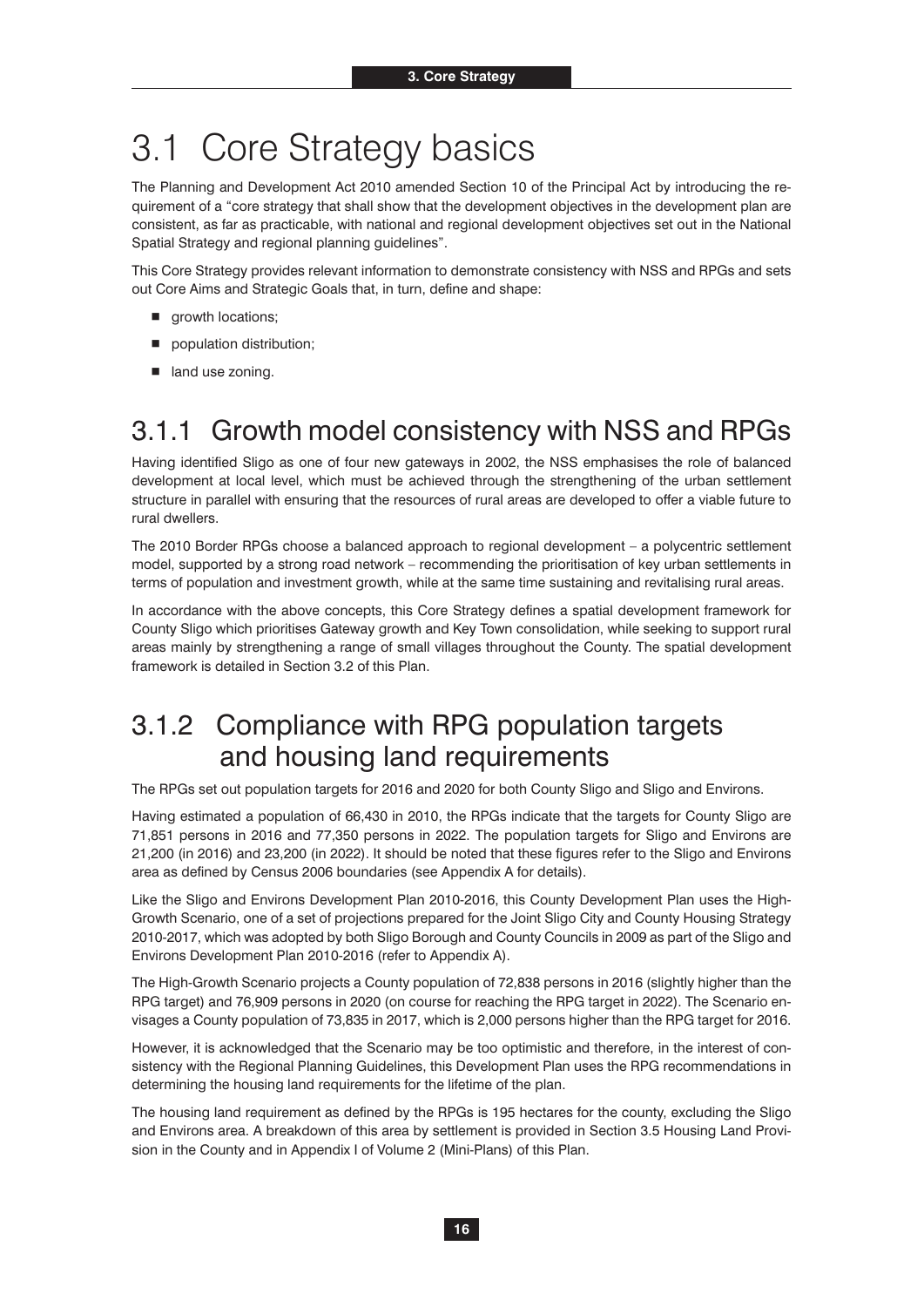### 3.1.3 Core aims of the County Development Plan

Taking account of recent policy developments, current trends, the achievements of the previous Development Plan and the collective implications of the above for the period to 2017, the core aims of this Plan are:

- **CA-1** To develop the full potential of each part of County Sligo to contribute to the optimal performance of the County as a whole – economically, socially and environmentally;
- **CA-2** To adequately provide for the growth of Sligo towards a target population of up to 74,000 by 2017, structured in a balanced manner between:
	- the Gateway City of Sligo (up to 34,000)
	- the wider area of County Sligo (up to 40,000), encompassing the consolidation of Key Support Towns and smaller settlements, and the maintenance of viable rural communities in the hinterlands of these towns and villages.
- **CA-3** To support the implementation of the Gateway status for Sligo City, as set out in the NSS, the RPGs and as provided for in the Sligo and Environs Development Plan 2010-2016, by ensuring the structured and orderly development of Sligo as a compact and sustainable city;
- **CA-4** To sustain the vitality of urban and rural communities throughout the County in a way that will complement the vibrancy of the Gateway and reinforce the identity of Sligo, ensuring that culture is central to the County's identity and quality of life of all those who live, work and visit Sligo.
- **CA-5** To ensure that the nationally and internationally renowned natural and cultural heritage of Sligo is wisely conserved and enhanced, both as a driver of Sligo's identity and attractiveness for investment and business activities, and as a key legacy to be handed forward to future generations.
- **CA-6** To build up the regional-level linkages between County Sligo and other parts of the Border Region and adjoining regions, such as the Western Region and Northern Ireland, by supporting the implementation of regional spatial strategies, such as the Border Regional Planning Guidelines, collaborating on support for critical enabling infrastructure, such as inter-regional road and rail linkages, and co-operating on areas of mutual planning interest.

The implementation of a development plan may be constrained by factors such as the economic climate, political support, allocated local authority funding and the availability of funding from diverse sources. Accordingly, no funding of projects can be guaranteed in advance, nor can the implementation of all objectives contained within the Plan be assumed. However, it is the intention of Sligo County Council to exercise all legal powers to ensure that objectives are implemented: this includes the use of compulsory acquisition powers, where necessary.

### 3.1.4 Strategic goals of the County Development Plan

### **SG-1. Supporting balanced economic development**

- a. Facilitate and encourage the development of Sligo as a Gateway City and economic growth driver for the North-West region.
- b. Integrate business locations with the surrounding land uses and transportation network.
- c. Promote economic development and the provision of industry/enterprise in the Key Support Towns of Tobercurry, Ballymote and Enniscrone.
- d. Promote rural/agricultural diversification, through the sustainable use of natural resources, e.g. tourism, forestry, energy production.
- e. Market and promote Sligo as an attractive place to live and work.
- f. Involve Sligo Institute of Technology in the promotion of Sligo as a centre of third-level education and hence an attractive place for investment.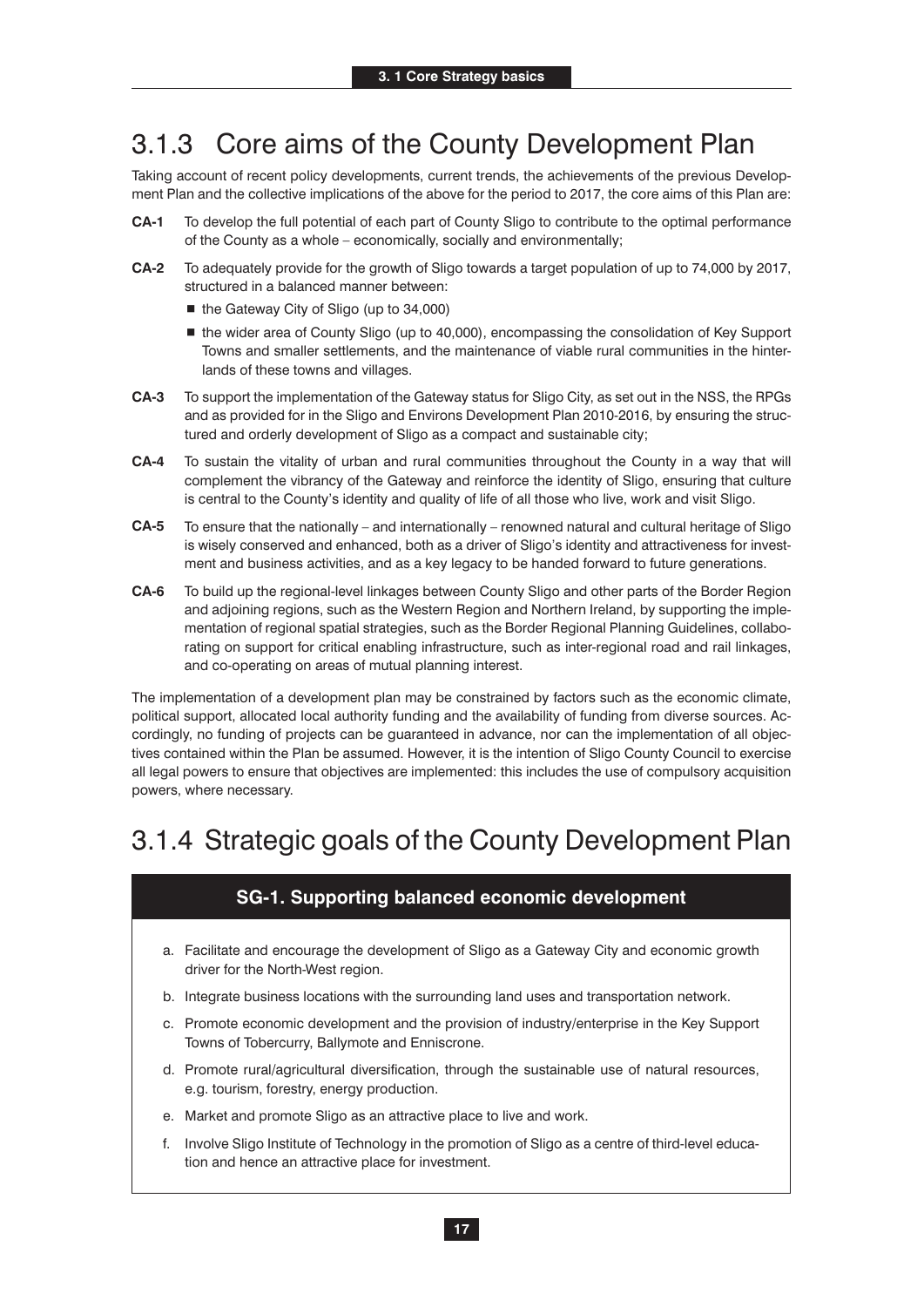#### **SG-1. Supporting balanced economic development (continued)**

- g. Promote Sligo City and County as a suitable location for the relocation of state and/or semistate bodies.
- h. Work with the relevant providers to ensure adequate infrastructure in terms of road, rail, aviation, energy and broadband telecommunications.
- i. Work in partnership with key organisations, such as the Industrial Development Authority and Enterprise Ireland, whose remit it is to promote and/or secure economic development.
- j. Encourage and facilitate the sustainable development of the creative and cultural industries as a driver of the local economy.
- k. Work with Failte Ireland, Sligo Marketing Forum and the County Development Board on the development of niche cultural tourism initiatives as an economic growth driver for the region.

#### **SG-2. Carefully managing development patterns**

- a. Implement a clear spatial development strategy that maintains the distinctive landscape attributes of Sligo.
- b. Promote a balanced settlement pattern in urban areas, while facilitating sustainable rural settlement.
- c. Encourage, in the Sligo Subregion, a mix of land uses in villages with connections to efficient public transportation systems, to reduce growth in car-based commuting patterns, to reduce inefficient use of energy and resources and to promote social inclusion and more sustainable development patterns.
- d. Encourage the location of new strategic economic developments in and around key urban centres in order to strengthen the Gateway City and Key Support Towns.
- e. Counteract tendencies towards extensive ribbon development and urban sprawl, particularly on the immediate environs of Sligo City and Key Support Towns.
- f. Strengthen existing rural communities, by ensuring that the planning system facilitates the housing needs of persons with roots in, or links to rural areas, as provided for in the NSS, as well as local enterprise initiatives.

### **SG-3. Conserving environmental quality**

- a. Wisely conserve and manage the natural and cultural heritage of the County, including the character of the landscape, views and prospects, and the environmental quality of the County.
- b. Conserve the landscape character and ecological integrity of the coastal zone.
- c. Enhance the physical environment of towns and villages through the Urban and Village Renewal Scheme and other urban design initiatives.
- d. Support applicants and potential applicants in ensuring that environmental and landscape matters are considered in the initial stages of development proposals.
- e. Protect and, where necessary, improve water quality within the County.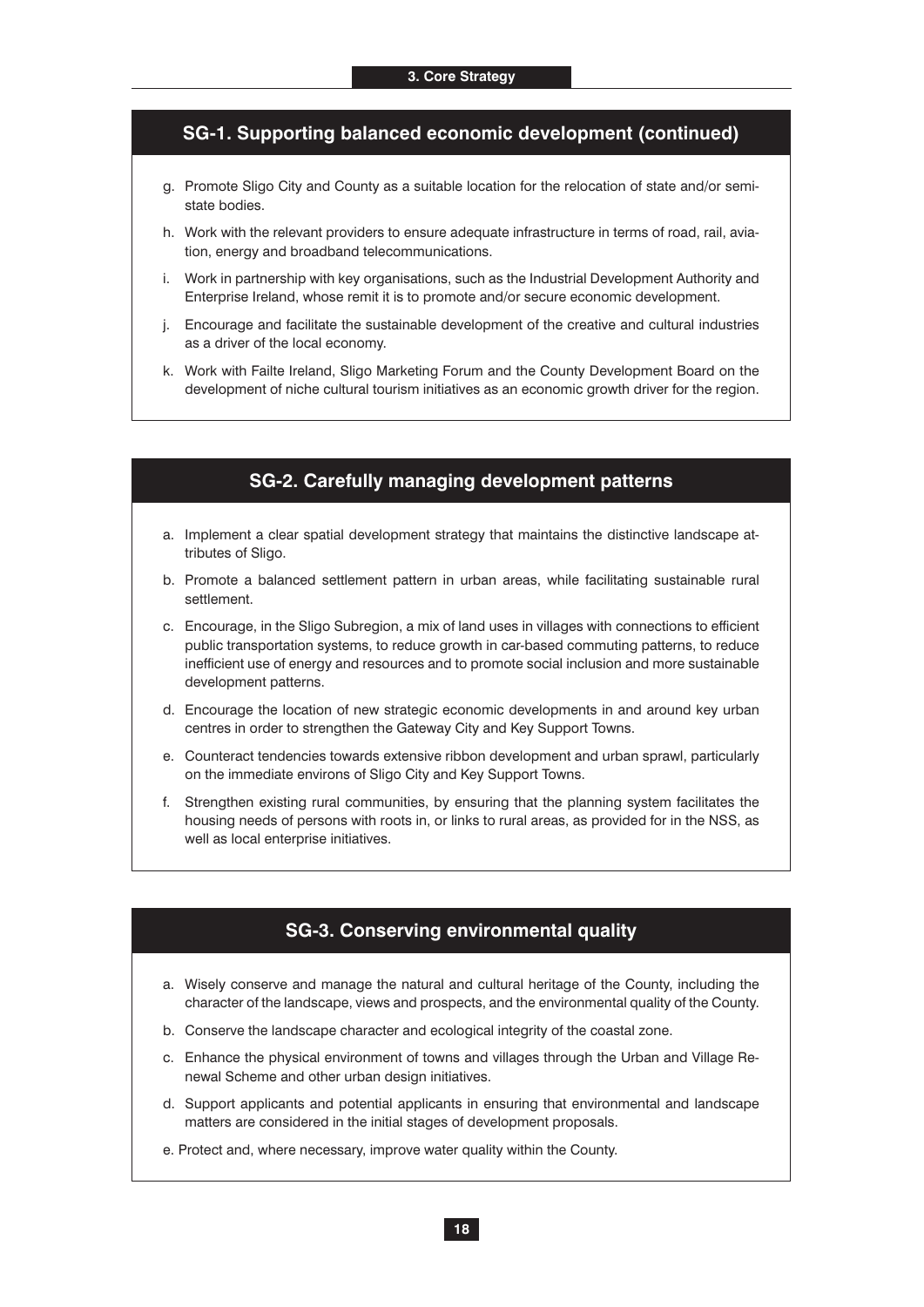#### **SG-4. Driving urban renewal**

- a. Drive the process of regenerating derelict and under-used areas within the County's towns and villages.
- b. Conserve the historic form and character of the towns and villages.
- c. Promote Sligo City as the main retail and service centre, with support from Tobercurry, Ballymote, Enniscrone, and promote Collooney and Grange as lower-tier retail/service centres.

#### **SG-5. Promoting effective transportation**

- a. Target, prioritise and promote investment in inter-city and inter-county road and rail connections, as a means of realising the potential of Sligo as an important economic centre in the North-West.
- b. Promote the development of settlements along existing and former railway lines, so as to facilitate future rail initiatives in the County, with adequate reservations for park-and-ride facilities.
- c. Integrate the public transportation system with a quality bus and rail service, alongside the promotion of cycle and pedestrian facilities within and adjacent to existing settlements.
- d. Encourage large employers, including public services (such as schools) to locate on sites close to village and urban centres, where public transport can be provided more easily.
- e. Promote 'commuter planning' for large employers in the County.
- f. Promote the development of quality interchange facilities between road, rail, bus and bicycle in Sligo City Centre, Key Support Towns and settlements along rail corridors.
- g. Promote community transport services, in particular the Rural Transport Initiative, aimed at people who are excluded, or who may become excluded because transport is not available.
- h. Promote and support the development and use of Sligo Regional Airport so as to ensure a better level and frequency of service and enhance Sligo's accessibility to tourists and businesses, both nationally and internationally.

#### **SG-6. Delivering improved infrastructure**

- a. Provide adequate water and sewerage capacity to accommodate the projected needs of the future population, ensuring the sustainable use of water resources.
- b. Maximise the use of existing water, sewerage, electricity and telecommunications networks and support the provision of broadband.
- c. Promote the development of gas supply and alternative energy forms in County Sligo.
- d. Encourage energy-efficient building, layout and design.
- e. Implement the Connaught Regional Waste Management Plan 2006-2011 and successor documents and provide the necessary waste management infrastructure.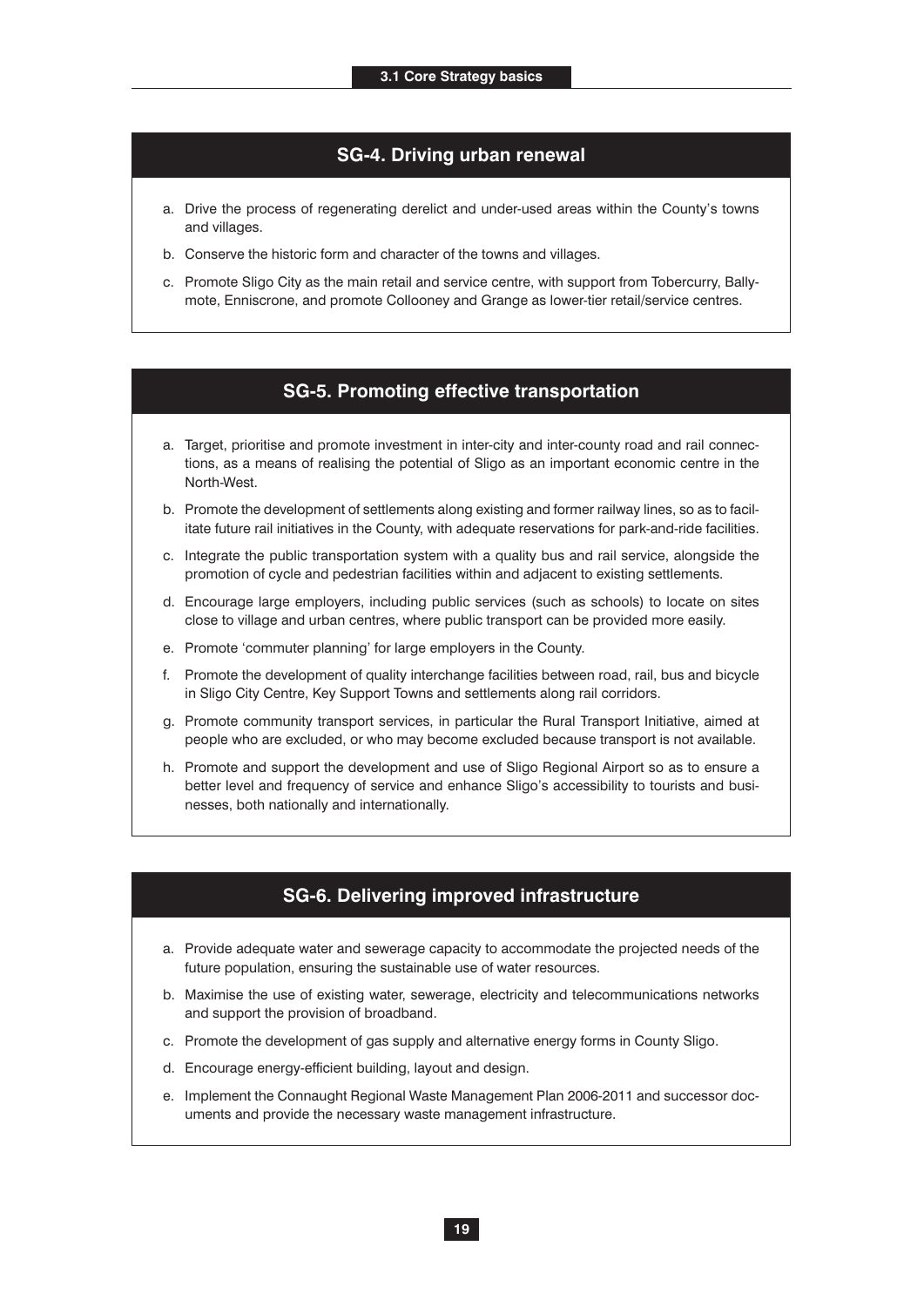# 3.2 Spatial Development Framework

### 3.2.1 Regional Planning Framework

The foundation of the Core Strategy for Sligo is the Spatial Development Framework, which is based on the spatial structure outlined in the National Spatial Strategy 2002-2020 and reinforced by the Border Regional Planning Guidelines 2010.

Relevant key strategic goals outlined in the Regional Planning Guidelines are:

*SG-2 Ensure the development of the key urban settlements and the strategic links between them and facilitate integrated sustainable development between urban and rural areas.*

*SG-3 Improve intra- and inter-regional connectivity and mobility throughout the region.*

The Spatial Development Framework for County Sligo is intended to guide growth and investment while carefully managing resources in the County in accordance with the strategic goals of this Plan as stated in Section 3.1.

Fig. 3.A below shows the regional context, while fig. 3.B on the opposite page illustrates the spatial development framework for County Sligo.

County Sligo's Spatial Development Framework is supported by the Settlement Structure and transport networks (see Section 3.3 and Chapter 8), and complemented by the Housing Strategy, the Retail Strategy and the community, economic and infrastructural development objectives, in the context of appropriate conservation, protection and enhancement of natural and built heritage. The Spatial Development Framework is to be implemented through the preparation of local area plans and mini-plans, as outlined in Section 3.6 Implementation.



#### **Fig. 3.A Border Regional Planning Guidelines 2010 – Spatial Strategy Map**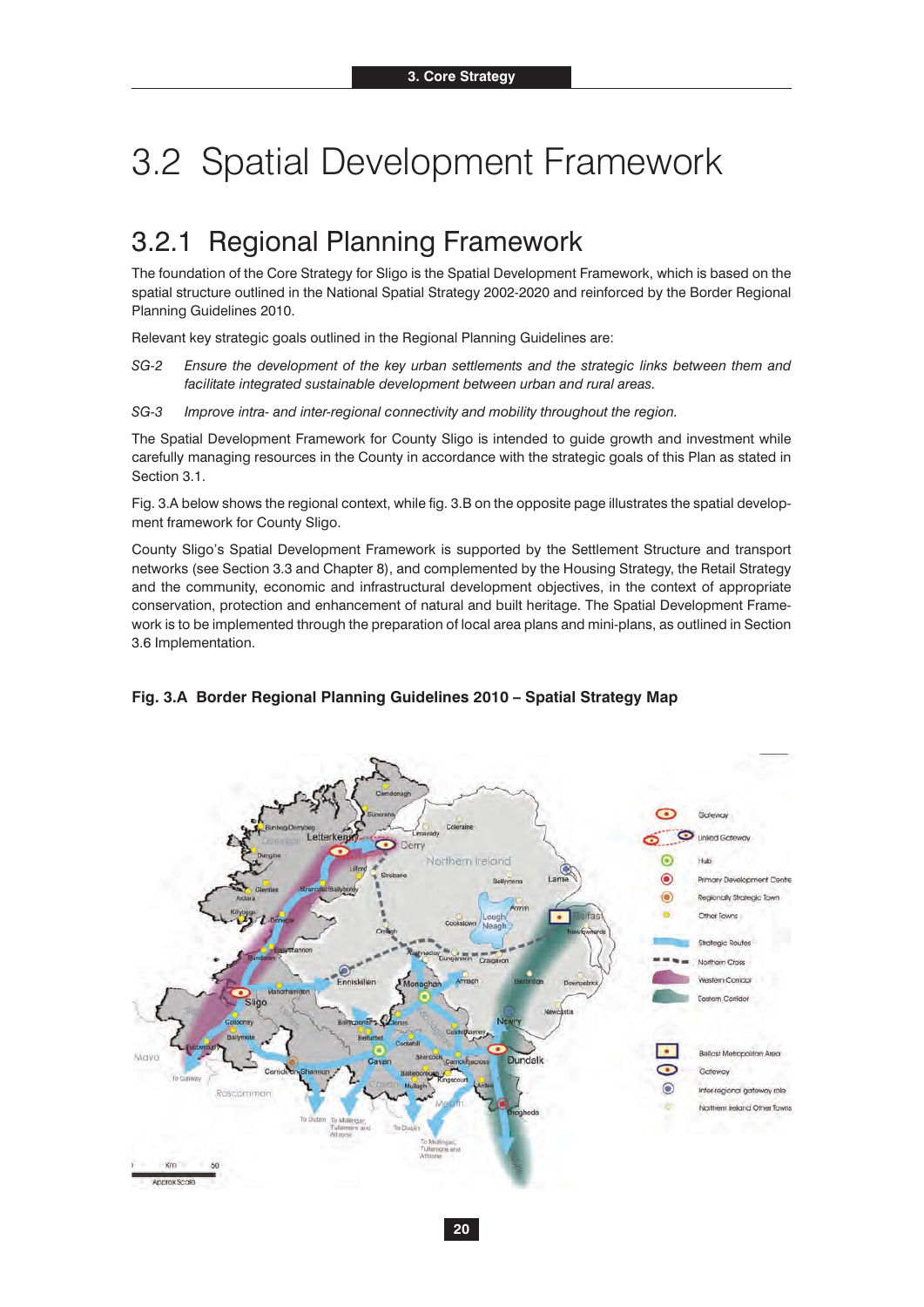### 3.2.2 Spatial development principles

#### **A. Gateway focus**

The Spatial Development Framework is a structured approach to planned growth in County Sligo, centred on the core aim CA-1 of developing Sligo Gateway as envisaged by the National Spatial Strategy – a nationally significant urban centre, whose location and scale support the desired critical mass necessary to sustain strong levels of economic growth and prosperity in the North-West – and reinforce its links with Gateways and Hubs in neighbouring counties.



#### **Fig. 3.B The Core Strategy map as a spatial development framework**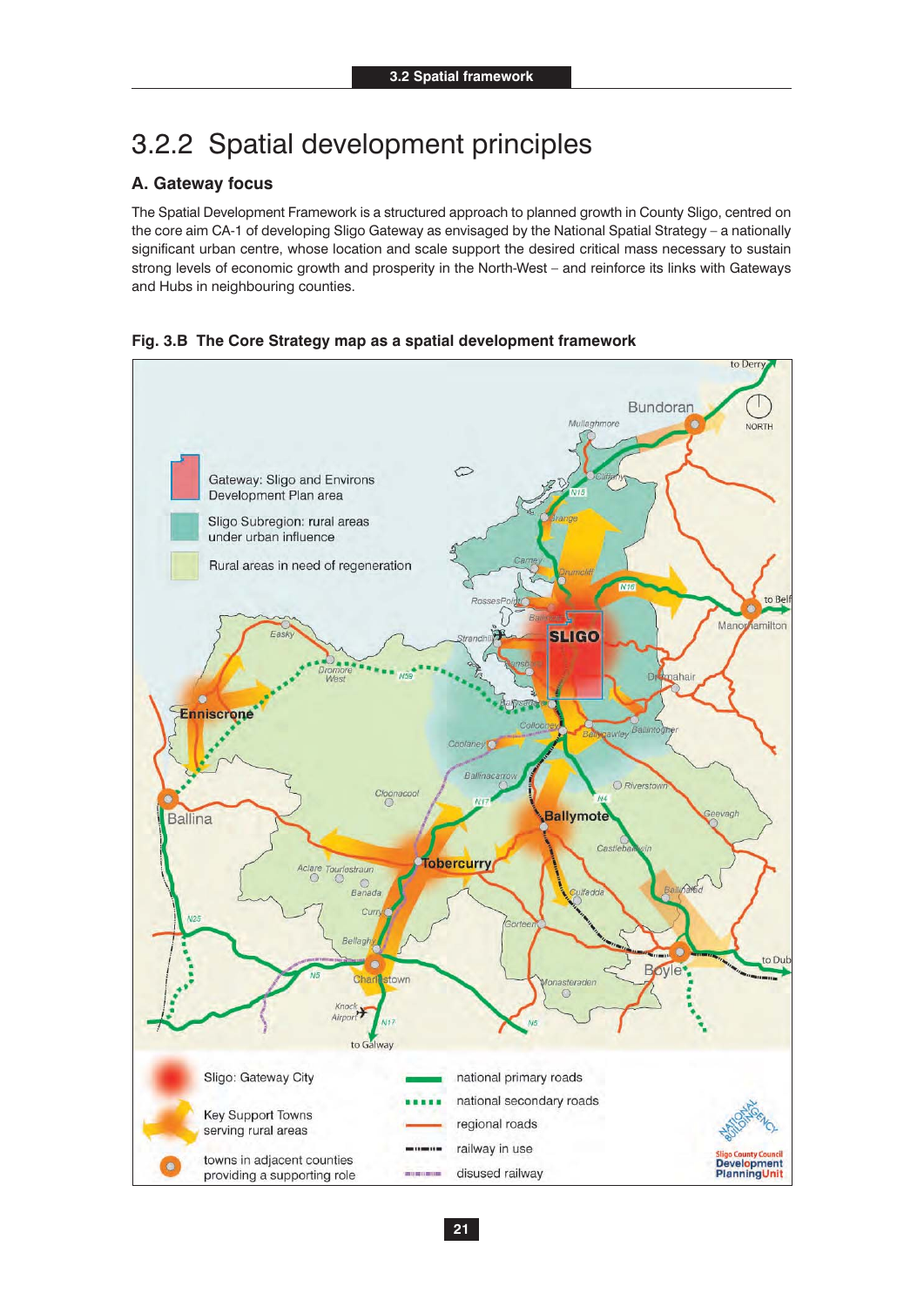#### **B. Improved connectivity and mobility**

Essential to Sligo's further growth are an improvement in its road and rail connectivity with other NSS Gateways and Hubs, good links to Northern Ireland and secure air connections with Dublin and the UK. Ongoing development of the Atlantic Road Corridor, the reopening of the Western Rail Corridor and the consolidation of the Regional Airport are of strategic importance for Sligo Gateway and County.

#### **C. Managed growth in the Subregion**

In order to support Gateway development, it is essential to control growth in the Sligo Subregion. This is the immediate hinterland of the Gateway, which has been subject to significant development pressure in recent years. The subregional area largely coincides with what the NSS describes as a 'rural area under strong urban influence'. The Subregion contains the five principal satellites of the Gateway – Collooney, Ballysadare, Strandhill, Rosses Point and Grange – and the eight secondary satellites – Carney, Drumcliff, Rathcormack, Ballincar, Ransboro, Coolaney, Ballygawley and Ballintogher.

Development in the Subregion should be limited and directed into the satellites of the Gateway, preserving the rural areas mainly for agriculture and selected tourism and recreation uses.

#### **D. Key Support Towns consolidation**

Throughout much of County Sligo, particularly the south and west, there is a need to address the regional imbalance at County level and build on the strengths and scale of existing settlements. Three Key Support Towns have been identified – Ballymote, Tobercurry and Enniscrone – to assist in promoting, sustaining and diversifying the rural economy. A strong transport network is required to ensure optimal connections between the Gateway and its Key Support Towns, which need to be consolidated and equipped with adequate infrastructure in order to serve the local needs of smaller settlements' and rural areas' residents.

#### **E. Promoting settlements with special functions**

The Council acknowledges the fact that several towns and villages in the County have special functions. Easkey, Mullaghmore, Rosses Point, Strandhill and Enniscrone play a regionally significant coastal tourism role. Gorteen and Riverstown have regionally significant cultural roles. The Council will encourage other towns and villages to develop specialist niche activities that could help to distinguish them, thereby promoting their development. Such activities might relate to local specialist foods, crafts, literary or music connections etc.

#### **F. Village strengthening**

Throughout the County, but particularly outside the Sligo Subregion, there is a variety of small villages, some of which have had little or no development in recent years. At the opposite end, certain villages have seen proportionally substantial residential development and are now experiencing vacancy. It is essential to support and strengthen these villages and provide for a certain amount of growth in the smaller ones, in order to ensure that local services are sustained and to offer a suitable alternative to rural housing.

#### **G. Integrating public transport and settlement**

National primary and secondary roads, as well as strategic non-national roads reinforce the County's transport network, connect the Gateway with other important urban centres and link it with its satellites and the Key Support Towns. The consolidation of Tobercurry and Ballymote would support the provision of public transport and would also increase the potential for a rural rail service – the development of the Western Rail corridor and a rural commuter rail service on the Dublin railway. In order to improve the prospect of an operational Western Rail Corridor (WRC), the County Council will continue to support the development of selected settlements such as Bellaghy, Tobercurry, Coolaney, Collooney and Ballysadare along the WRC, in addition to Ballymote on the Dublin rail corridor.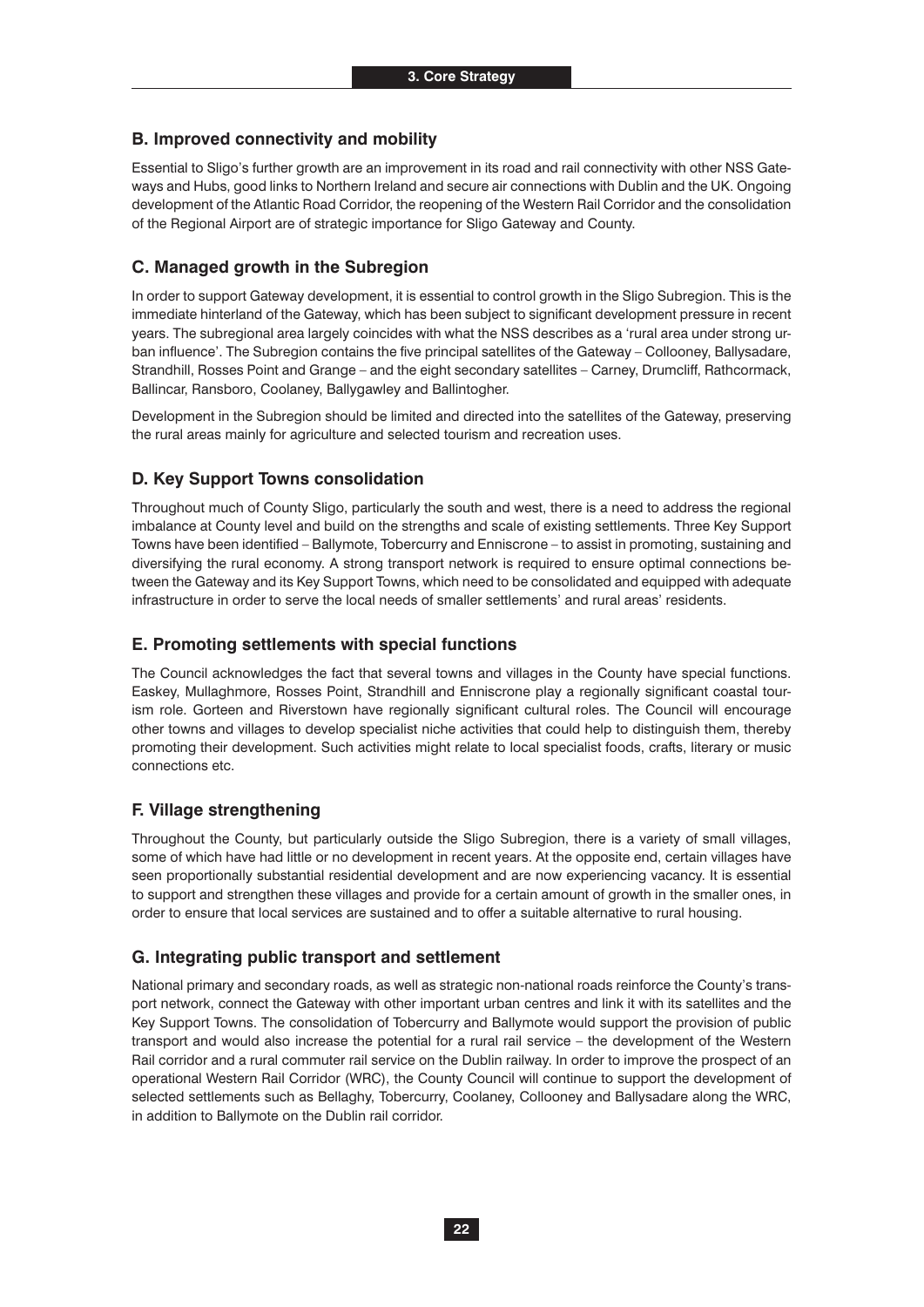#### **H. Supporting rural communities**

Throughout the County, people live and work outside of villages and towns in a dispersed settlement pattern. In the past, these areas have been largely dependent on farming, but with the decline of agricultural activities and the associated population, there is a need to sustain these rural communities through other means. In order to achieve this, it is necessary to accommodate rural-generated housing needs and facilitate the development of sustainable sources of income and enterprise such as rural tourism, agricultural diversification, forestry, aquaculture and new sources of energy, in the context of appropriate protection of the environment.

### **Strategic spatial development policies**

It is the policy of Sligo County Council to:

- **SP-SD-1** Promote residential and employment growth in the Gateway City of Sligo.
- **SP-SD-2** Support the ongoing development of the Atlantic Road Corridor, and the upgrading of road links to other NSS Gateways, important urban centres and Northern Ireland.
- **SP-SD-3** Promote public transport by road and rail and support the reopening of the Western Rail Corridor.
- **SP-SD-4** Seek co-ordination between residential/economic development and transport corridors and encourage concentration of such development at locations that are optimally served by existing and planned road/rail connections.
- **SP-SD-5** Outside the Gateway, direct growth into towns and villages and promote compact settlement forms.
- **SP-SD-6** Establish a system of buffer zones around settlements so as to restrict sprawl and the possible merging of distinct settlement areas. These buffer zones will be determined by setting "Plan limits" as part of the preparation of local area plans and mini-plans.
- **SP-SD-7** Monitor and strictly control residential and commercial development in the Gateway Satellites/villages in the Subregion.
- **SP-SD-8** Consolidate the three Key Support Towns of Ballymote (serving South Sligo), Enniscrone (serving West Sligo) and Tobercurry (serving South-West Sligo) by providing them with an appropriate range of services including social infrastructure, retail, office, commercial and enterprise facilities to enable them to serve their respective rural catchments in an optimal manner.
- **SP-SD-9** Revitalise small villages through the promotion of limited development within their built-up areas (on infill sites, vacant sites and backlands) in preference to continued ribbon development on the approach roads, thereby ensuring the efficient use of public infrastructure and providing a suitable alternative to rural housing.
- **SP-SD-10** Carefully manage development patterns in rural areas and facilitate sustainable activities or uses that help preserve the vitality of rural communities while protecting the environment and heritage of the County.
- **SP-SD-11** Ensure that sensitive coastal environments are generally maintained free from development between settlements, except where there are proposals for significant public infrastructure (e.g. roads, piers, marinas) or where significant public benefit may arise.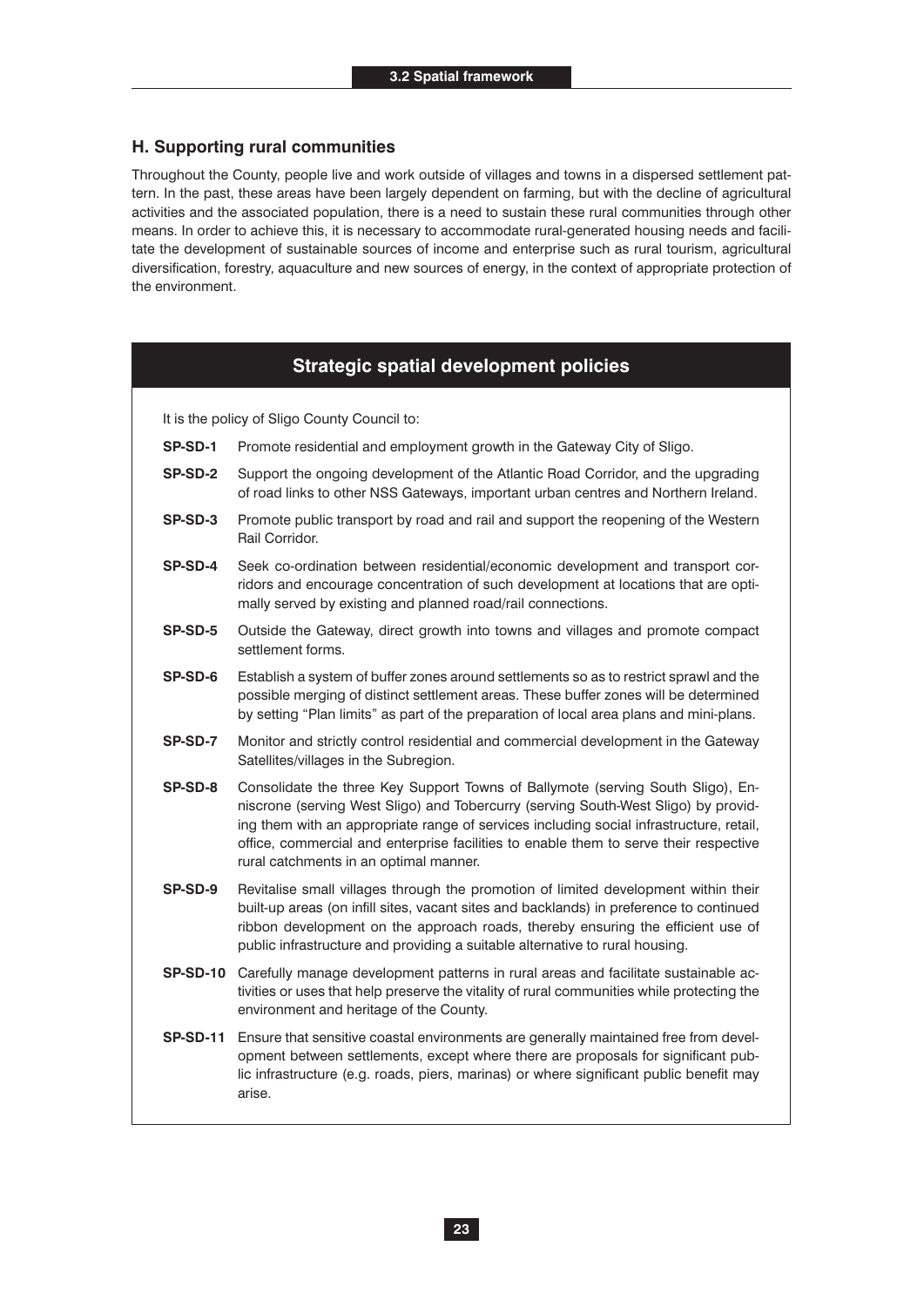#### **Strategic spatial development objectives**

It is an objective of Sligo County Council to:

- **SO-SD-1** Review or amend the existing local area plans for the Key Support Towns of Ballymote and Enniscrone by 2014.
- **SO-SD-2** Prepare a local area plan for the Key Support Town of Tobercurry by 2014.
- **SO-SD-3** Review Strandhill Local Area Plan by 2012.
- **SO-SD-4** Prepare a local area plan for any other area in the County that might come under significant development pressure during the lifetime of this development plan.

## 3.3 Settlement Structure

This section expands on the Core Aims of the Development Plan by setting out a Settlement Structure for the County. The Settlement Structure draws on the Border Regional Planning Guidelines and Sligo Subregional Development Strategy 2001-2021 .

Sligo County Council seeks to provide a proactive basis for the future development and regeneration of the County, supporting Sligo's growth into a city with the critical mass necessary to sustain the County and the North-Western Region into the future.

This involves aiming towards a long-term, strategic population horizon of 80,000 people over the next 20 to 30 years. Therefore, the approach taken in this Development Plan, as in its predecessor, is not a predict and provide one, but rather a *plan* $\Rightarrow$ *monitor* $\Rightarrow$ *manage* approach that seeks to ensure that Sligo can reach its<br>Cataway status, with adjustments to land use zoning through the preparation of mini plans and local area Gateway status, with adjustments to land use zoning through the preparation of mini-plans and local area plans.

The Council acknowledges that to achieve such growth, it will depend significantly on assistance from Central Government, in terms of key policy decisions on issues such as:

- $\blacksquare$  the provision and improvement of essential infrastructure (road, rail, air transport, water and wastewater treatment, energy and telecommunications);
- working in partnership with key organisations whose remit it is to promote and/or secure economic development;
- marketing and promoting Sligo as an attractive place to live and work and ensuring that the County has a robust settlement structure, manages its growth and maintains its attractive landscape context.
- **P** promotion of Sligo by the IDA and other agencies, to attract business/industry to the region.

### 3.3.1 Developing a settlement strategy

The Border RPGs provide that, following their adoption, it will be the function of each constituent local authority to review County Development Plans in line with the minimum population targets and develop a settlement strategy based on this information.

The settlement strategy "must be set within the framework of the RPGs and develop rational population growth models, outline resulting housing demand and how this demand will be accommodated through an appropriate HLR [HLR = housing land requirements] consistent with the regional planning guidelines". In this context, county development plans must distribute growth targets among towns, villages and rural areas.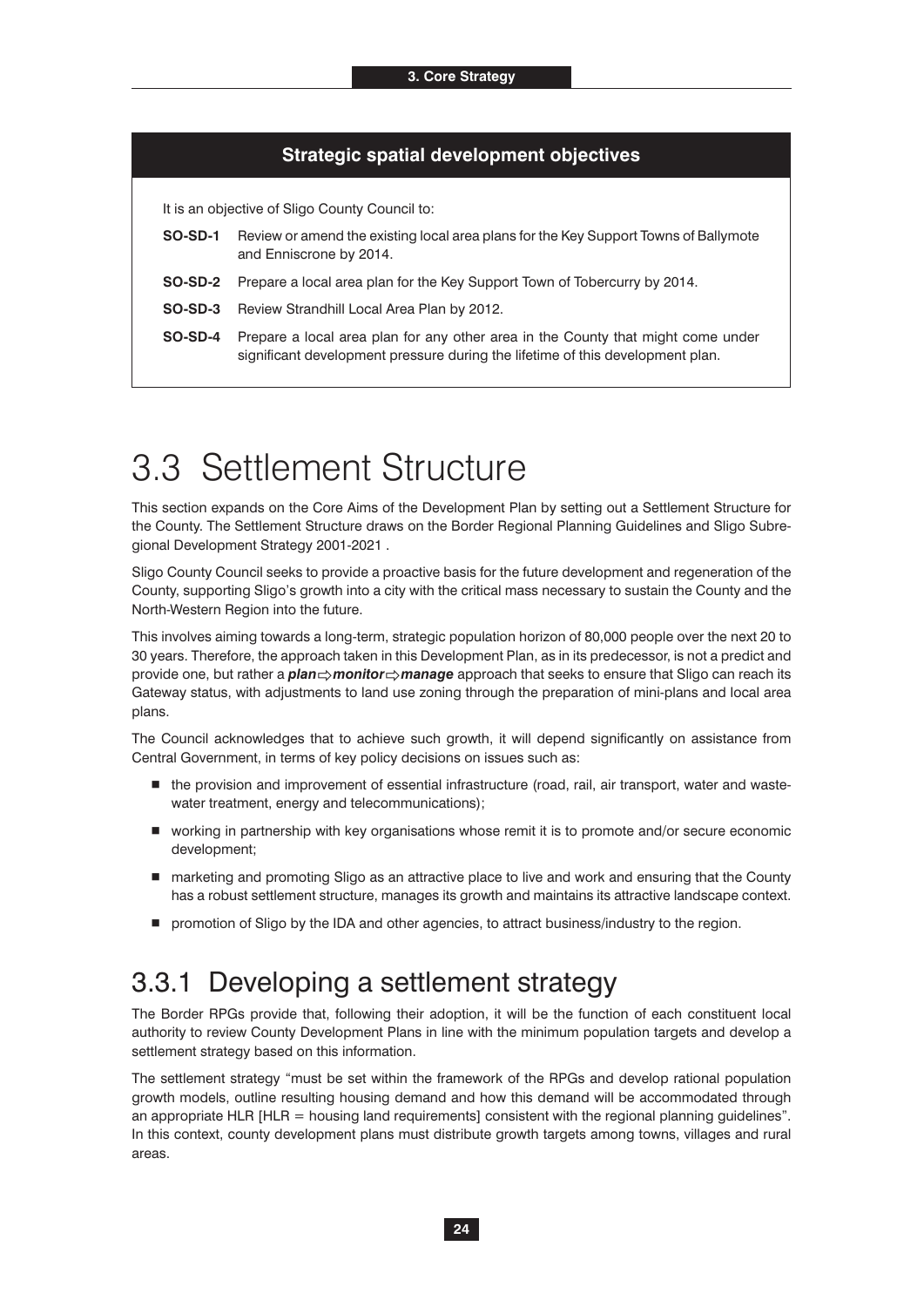### **Strategic settlement policies**

It is the policy of Sligo County Council to:

- **SP-S-1** Recognise the role of the Gateway City of Sligo as a key driver of social and economic development in the County and in the North-West, and support its growth towards a population of 34,000 by 2017.
- **SP-S-2** Encourage growth in the Gateway and Key Support Towns by applying a moratorium on multiple housing developments in the settlements listed in Schedule 3.L until the year 2013, when a review should be undertaken based on new Census figures.

The moratorium shall apply exclusively to multiple housing schemes and should not affect infill development, renovations, replacements and subdivisions of existing units.

Applications for multiple residential development will not normally be permitted, except where they replace previously permitted development (live permissions only) consisting of the same or a higher number of units.

The moratorium shall exclude applications for social and special-needs housing.

- **SP-S-3** Manage growth in the Gateway's principal and secondary satellites so as to ensure that the population in these settlements does not exceed the levels set out in the Tables 3.F and 3.G.
- **SP-S-4** Encourage population growth in the Key Support Towns of Ballymote, Enniscrone and Tobercurry to the levels set out in Table 3.H.
- **SP-S-5** Support and facilitate appropriate population growth in smaller settlements throughout the County, to the levels set out in Table 3.I, based on mini-plans, subject to availability of infrastructural capacity.
- **SP-S-6** In settlements for which no mini-plans are available, facilitate small-scale residential growth of maximum 10% of existing development, subject to availability of infrastructural capacity.
- **SP-S-7** In order to ensure that development takes place in accordance with the Settlement Structure and Housing Strategy, cumulated permitted residential development, if occupied, should not lead to more than 10% excess in the allocated population for each settlement during the lifetime of this Plan.

### **Strategic settlement objectives**

It is an objective of Sligo County Council to:

- **SO-S-1** Implement a system of monitoring residential vacancy in all settlements, and particularly in those subject to a moratorium on new residential development.
- **SO-S-2** Review the moratorium on residential development in 2013 as part of the Manager's Progress Report on the implementation of the CDP objectives, in accordance with the plan-monitor-manage approach stated in this Plan.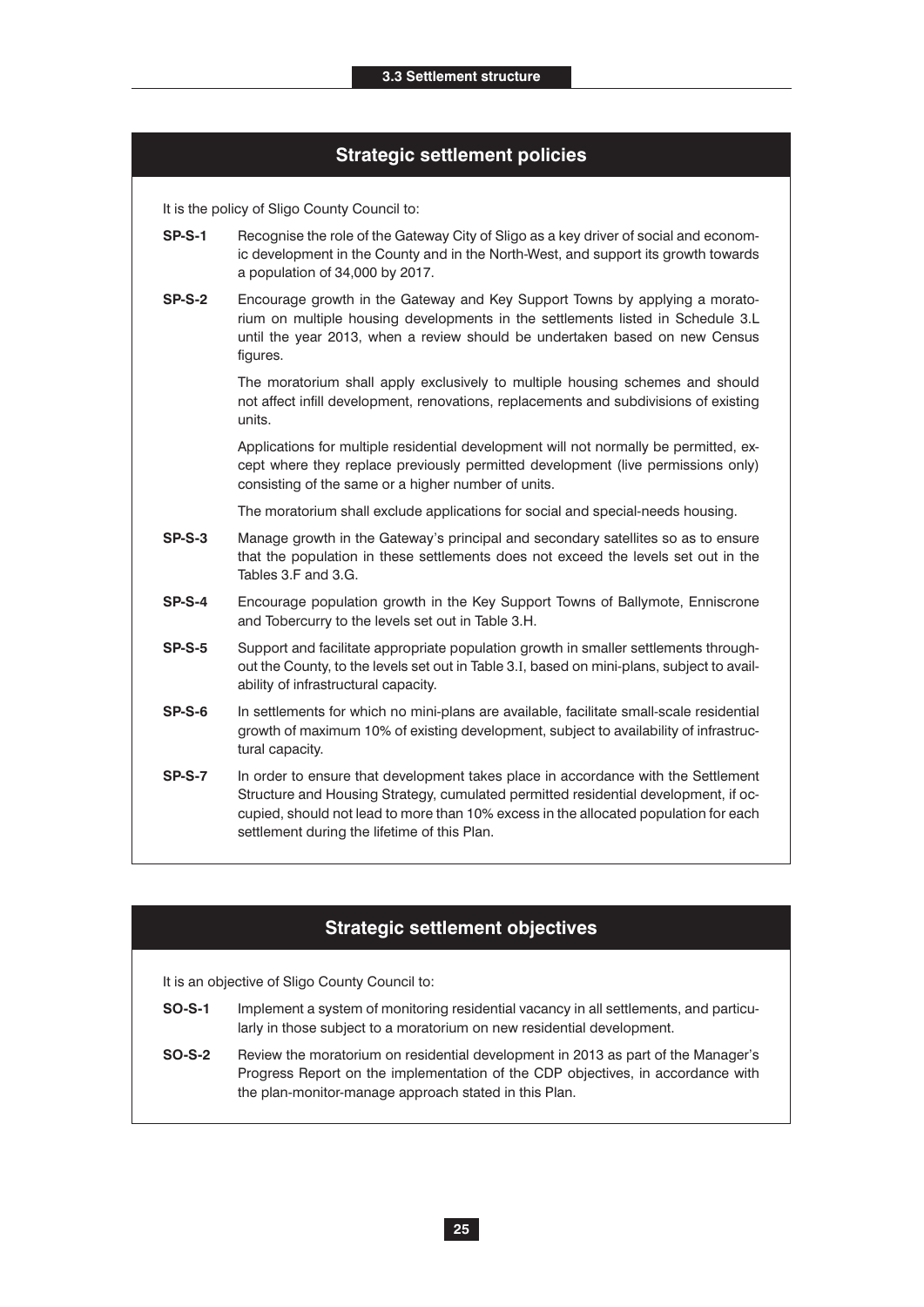### 3.3.2 Settlement principles

County Sligo's Settlement Structure has been prepared in parallel with the Border RPGs and takes due cognisance of the Guidelines' requirements. The Settlement Structure reflects the Spatial Development Framework outlined in Section 3.2, which sets out the principles for orderly growth in the County. These principles are illustrated in Fig. 3.C below.



**Fig. 3.C Settlement Structure - guiding principles**

### 3.3.3 Settlement hierarchy

The distribution of future population growth into settlements is based essentially on the settlements' role and position in the spatial hierarchy. The settlement hierarchy is as follows:

**Gateway City: Sligo and Environs** (as defined in the SEDP 2010-2016)

| <b>Principal Gateway Satellites:</b> | Ballysadare, Collooney, Grange, Rosses Point, Strandhill                    |
|--------------------------------------|-----------------------------------------------------------------------------|
|                                      | Secondary Gateway Satellites: Ballincar, Ballintogher, Ballygawley, Carney, |
|                                      | Coolaney, Drumcliff, Ransboro, Rathcormack                                  |

**Key Support Towns**: Ballymote, Tobercurry, Enniscrone

**Villages sustaining rural communities**: Aclare, Ballinacarrow, Ballinafad, Banada, Bunnanadden, Castlebaldwin, Cliffony, Cloonacool, Culfadda, Curry, Dromore West, Easky, Geevagh, Gorteen, Monasteraden, Mullaghmore, Riverstown, Tourlestrane

In parallel with their position in the settlement hierarchy, Strandhill, Rosses Point, Mullaghmore, Easky and Enniscrone have a "special function", i.e. a county- or regionally-significant tourism role.

The settlement structure and hierarchy are illustrated in Fig. 3.D opposite.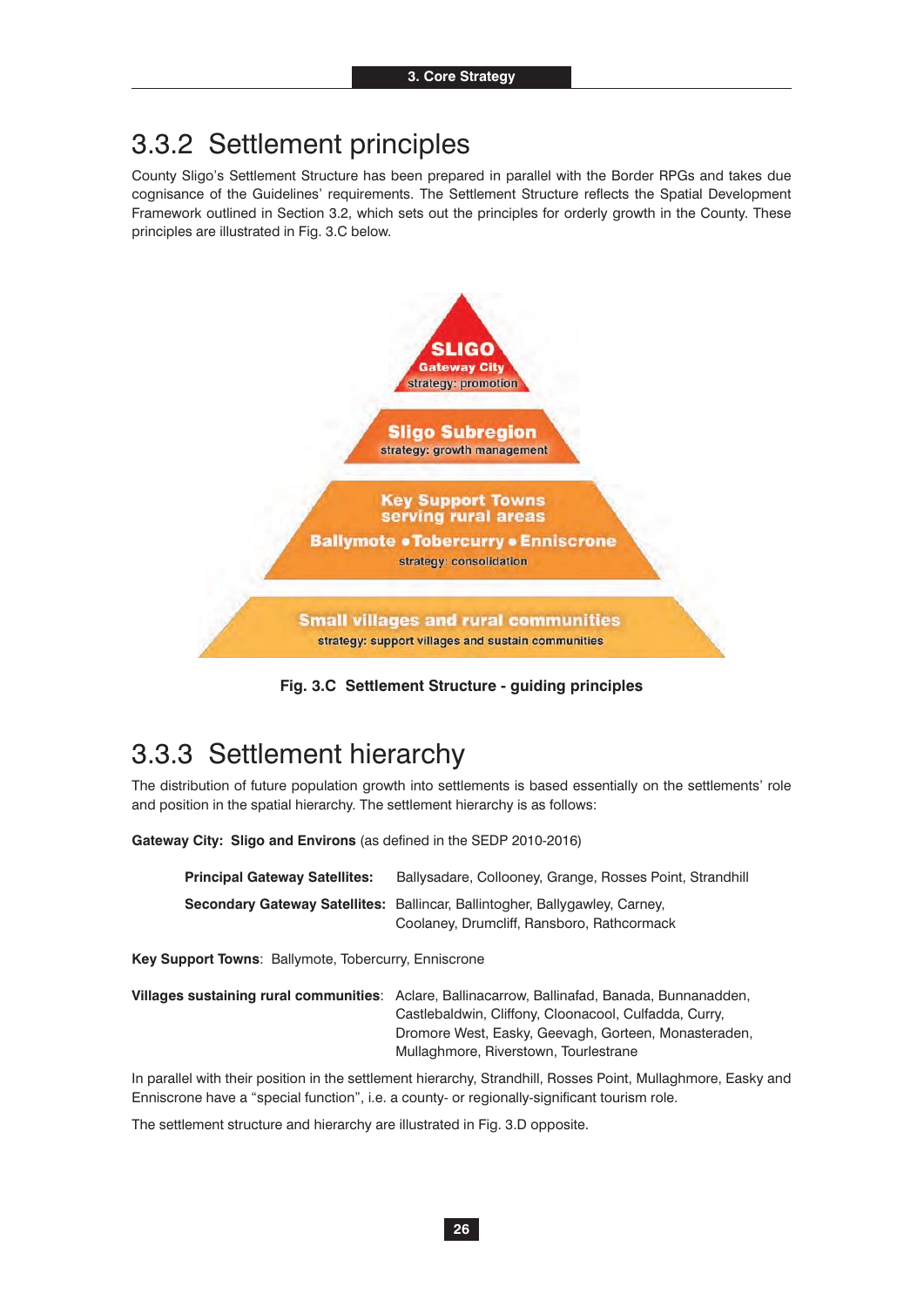

#### **Table 3.E Summary of past and envisaged population distribution in County Sligo: Census 2002 and 2006, projections/allocations for 2017**

| Settlement category or area           | <b>Population 2002</b> | <b>Population 2006</b> | <b>Population 2017</b> |
|---------------------------------------|------------------------|------------------------|------------------------|
| Gateway (as defined in the SEDP)      | 25.247                 | 24,755                 | 33,947                 |
| <b>Principal Satellites</b>           | 3.473                  | 4,531                  | 6,250                  |
| <b>Secondary Satellites</b>           | n/a                    | n/a                    | 2,110                  |
| Key Support Towns                     | 2.820                  | 3.479                  | 4.700                  |
| Villages supporting rural communities | n/a                    | n/a                    | 4,090                  |
| Rural areas                           | n/a                    | n/a                    | 22.738                 |
| County total                          | 58,200                 | 60.894                 | 73,835                 |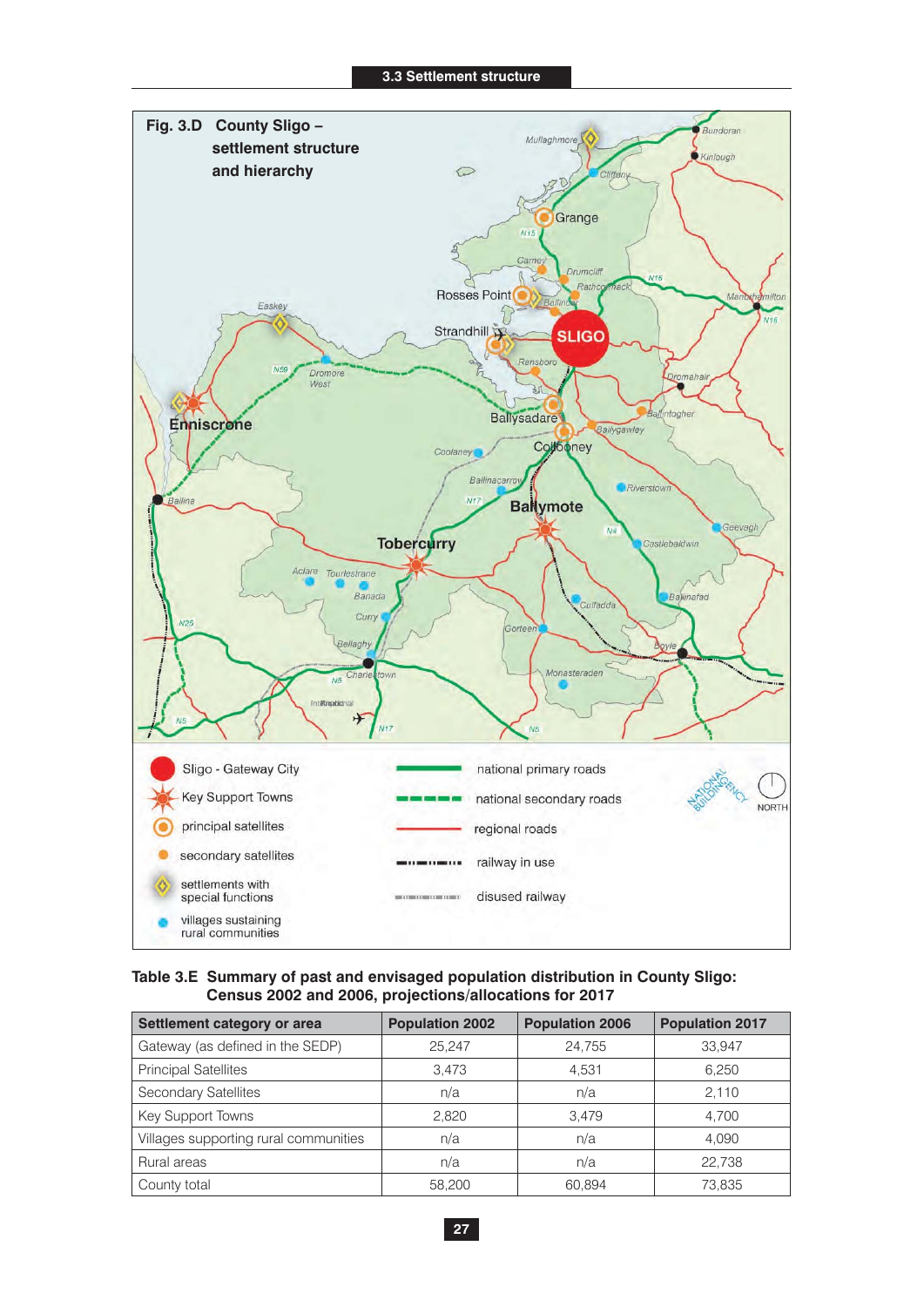### 3.3.4 Future population distribution

The recommended distribution of future population growth into settlements is essentially related to the settlements' role and position in the spatial hierarchy.

In assessing the suitability for development and recommending an optimal population level for each settlement, the following factors have been taken into consideration:

- settlement function/designation in the settlement hierarchy;
- existing level of development and residential capacity of unoccupied dwellings
- availability of community, social and commercial facilities
- environmental constraints (landscape, heritage designations, water quality)
- capacity of environmental infrastructure (i.e. water supply, wastewater treatment);
- accessibility

The summary of future population distribution is shown in Table 3.E (see previous page), while the recommended 2017 population levels for individual settlements are shown in tables 3.F, 3.G, 3.H and 3.I.

| <b>Principal Gateway Satellites</b> | <b>Population</b><br>2002 | <b>Population</b><br>2006 | <b>Recommended</b><br>population level 2017 |
|-------------------------------------|---------------------------|---------------------------|---------------------------------------------|
| Strandhill                          | 1,002                     | 1,413                     | 1,700                                       |
| Ballysadare                         | 853                       | 971                       | 1,500                                       |
| Collooney                           | 619                       | 892                       | 1,500                                       |
| Grange                              | 225                       | 383                       | 600                                         |
| Rosses Point                        | 774                       | 872                       | 950                                         |
| Total                               | 3,473                     | 4,531                     | 6,250                                       |

|  |  | Table 3.F Principal Gateway Satellites – recommended population levels 2017 |  |  |
|--|--|-----------------------------------------------------------------------------|--|--|
|  |  |                                                                             |  |  |

| Table 3.G Secondary Gateway Satellites - recommended population levels 2017 |  |  |  |  |
|-----------------------------------------------------------------------------|--|--|--|--|
|-----------------------------------------------------------------------------|--|--|--|--|

| <b>Secondary Gateway</b><br><b>Satellites</b> | <b>Population</b><br>2002 | <b>Population</b><br>2006 | <b>Recommended</b><br>population level 2017 |
|-----------------------------------------------|---------------------------|---------------------------|---------------------------------------------|
| Ballincar                                     | n/a                       | n/a                       | 280                                         |
| Ballintogher                                  | n/a                       | 182                       | 280                                         |
| Ballygawley                                   | n/a                       | 186                       | 250                                         |
| Carney*                                       | n/a                       | 219                       | 400                                         |
| Coolaney-Rockfield                            | 167                       | 208                       | 900                                         |
| <b>Drumcliff</b>                              | n/a                       | n/a                       | 100                                         |
| Ransboro                                      | n/a                       | n/a                       | 120                                         |
| Rathcormack                                   | n/a                       | n/a                       | 180                                         |
| Total                                         | n/a                       | n/a                       | 2,110                                       |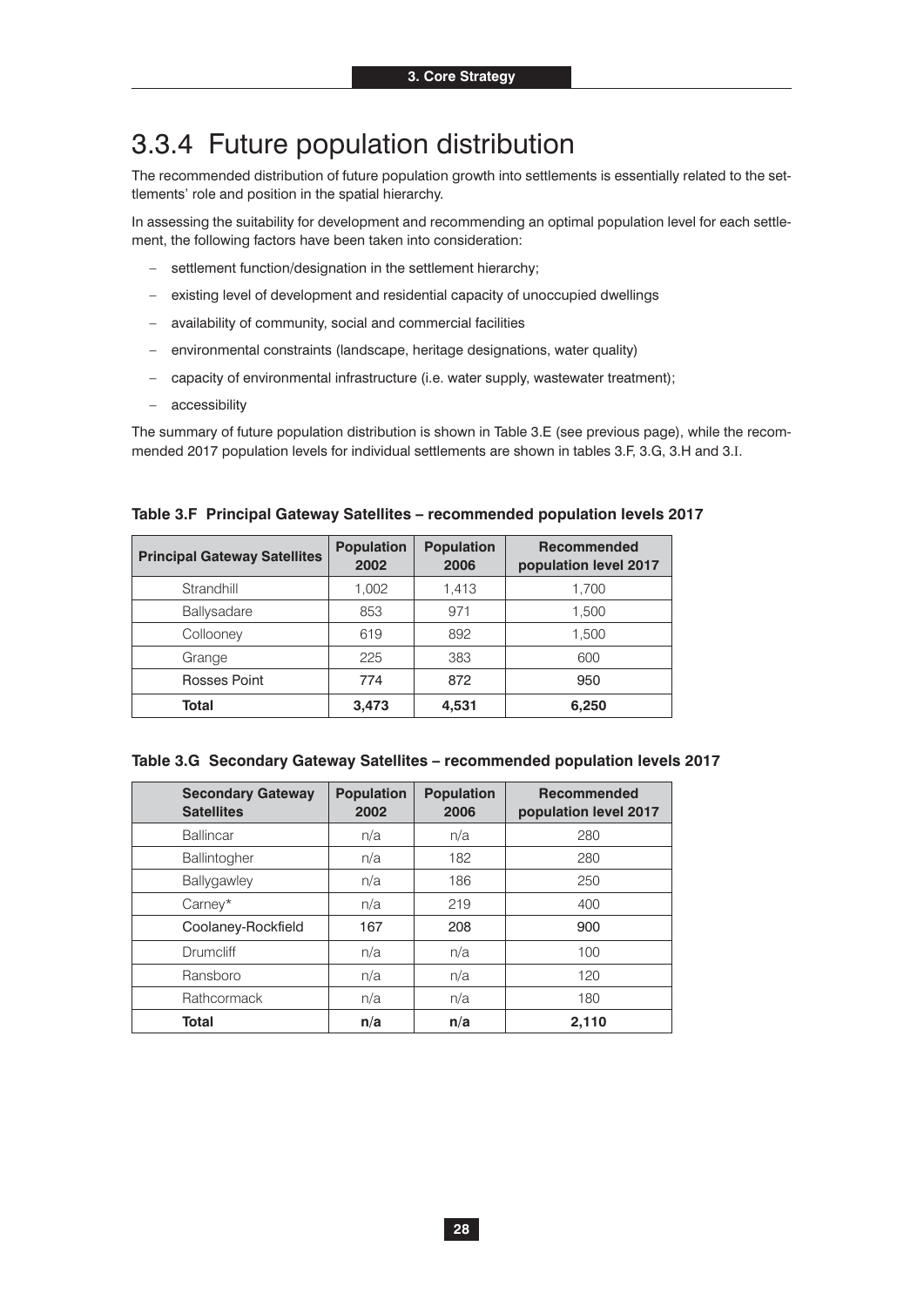| <b>Key Support Towns</b> | <b>Population</b><br>2002 | <b>Population</b><br>2006 | <b>Recommended</b><br>population level 2017 |
|--------------------------|---------------------------|---------------------------|---------------------------------------------|
| Ballymote                | 981                       | 1,229                     | 1,700                                       |
| Enniscrone               | 668                       | 829                       | 1,200                                       |
| Tobercurry               | 1.171                     | 1.421                     | 1,800                                       |
| Total                    | 2,820                     | 3.479                     | 4,700                                       |

### **Table 3.H Key Support Towns – recommended population levels 2017**

#### **Table 3.I Villages supporting rural communities – recommended population levels 2017**

| <b>Villages</b> | <b>Population</b><br>2002 | <b>Population</b><br>2006 | <b>Recommended</b><br>population level 2017 |
|-----------------|---------------------------|---------------------------|---------------------------------------------|
| Aclare          | n/a                       | n/a                       | 180                                         |
| Ballinacarrow   | n/a                       | n/a                       | 200                                         |
| Ballinafad      | n/a                       | n/a                       | 150                                         |
| Banada          | n/a                       | n/a                       | 60                                          |
| Bellaghy        | 78                        | 115                       | 135                                         |
| Bunnanadden     | n/a                       | n/a                       | 170                                         |
| Castlebaldwin   | n/a                       | n/a                       | 150                                         |
| Cliffony        | 327                       | 425                       | 500                                         |
| Cloonacool      | n/a                       | n/a                       | 130                                         |
| Culfadda        | n/a                       | n/a                       | 90                                          |
| Curry           | n/a                       | n/a                       | 150                                         |
| Dromore West    | n/a                       | n/a                       | 275                                         |
| Easkey          | 211                       | 240                       | 400                                         |
| Geevagh         | n/a                       | n/a                       | 200                                         |
| Gorteen         | 250                       | 269                       | 500                                         |
| Monasteraden    | n/a                       | n/a                       | 70                                          |
| Mullaghmore     | 137                       | 147                       | 180                                         |
| Riverstown      | 273                       | 310                       | 450                                         |
| Tourlestrane    | n/a                       | n/a                       | 100                                         |
| <b>Total</b>    | n/a                       | n/a                       | 4,090                                       |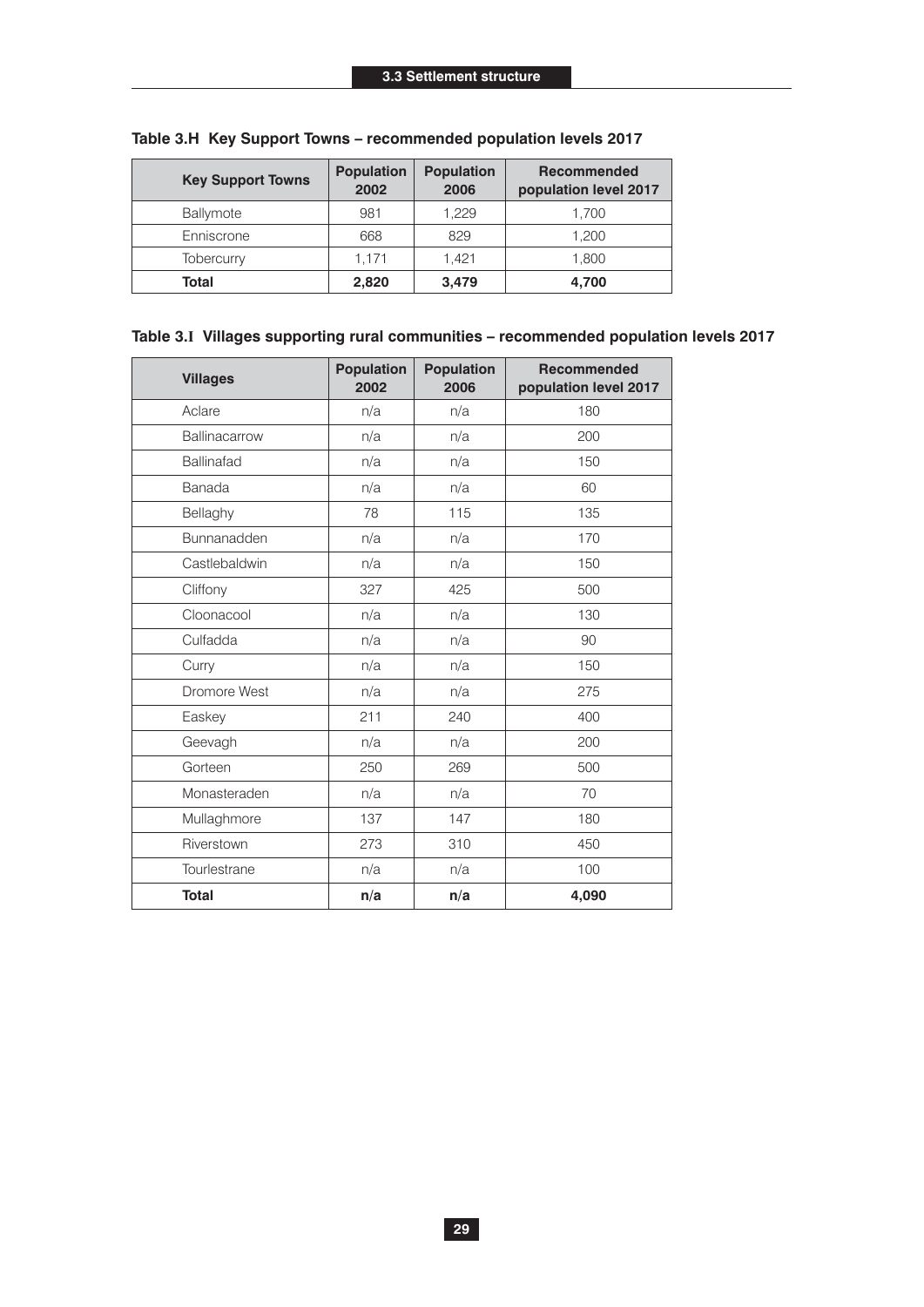# 3.4 Development land requirements

Development land requirements are met through the zoning of land for a variety of uses. The purpose of land use zoning is to indicate the intended uses of all lands within the zoned settlements – in accordance with the policies and objectives of this Plan – to promote orderly development and to prevent the co-location of incompatible or conflicting uses.

The allocation of development land in the County seeks to ensure that adequate amounts of land are reserved at appropriate locations in order to allow the emergence of particular types of development as required to fulfil the aspirations outlined in this Plan.

### 3.4.1 Key infrastructure

The allocation of development land throughout the County has been heavily influenced by the County's infrastructural endowments, particularly:

- 1. the north-south transport axis;
- 2. the south-eastern road and rail link to Dublin;
- 3. the regional airport in Strandhill;
- 4. the availability of capacity in water/wastewater treatment facilities and in receiving waters, taking account of the 2010 Water Services Investment Programme; and
- 5. the stock of social infrastructure, especially primary school places.

#### **Accessibility**

The Gateway of Sligo and the County as a whole are served by a strong national roads network – N4 to Dublin, N15 to Donegal, N16/A4 to Belfast, N17 to Galway and N59 to Ballina. While this transport infrastructure is considered adequate for the needs of the County over the lifetime of the Plan, more upgrades are at various stages of planning or design (refer to Chapter 8 for details). The Gateway is also linked to Dublin by rail and the Regional Airport in Strandhill ensures further connectivity to the capital and the UK.

#### **Social infrastructure**

In terms of education facilities, the County possesses a good stock of primary and secondary school places and supports the Department of Education's Forward Planning Section in assessing any requirements for new school places

For the time being, sites have been reserved in 14 village mini-plans to cater for local school expansion, relocation or the provision of a new school (see Volume 2 of this Plan).

Other community and care facilities are present to various degrees in all the settlements identified in the Settlement Structure. Multiple uses and sharing of facilities services are strongly encouraged in this Plan (refer to Chapter 6 for details).

#### **Water supply**

The provision of an adequate water supply to serve the anticipated level of population growth within Sligo County requires monitoring and phased improvements concurrent with development needs. The nine water supply schemes serving County Sligo have a combined capacity of circa 30,000 m3/day.

Despite significant investment in water infrastructure, there are still important deficits throughout the County. The Council identifies the locations under the greatest development pressure and prioritises the upgrading of existing, or provision of new infrastructure in these areas. (Refer to Section 9.2 for details on water supply).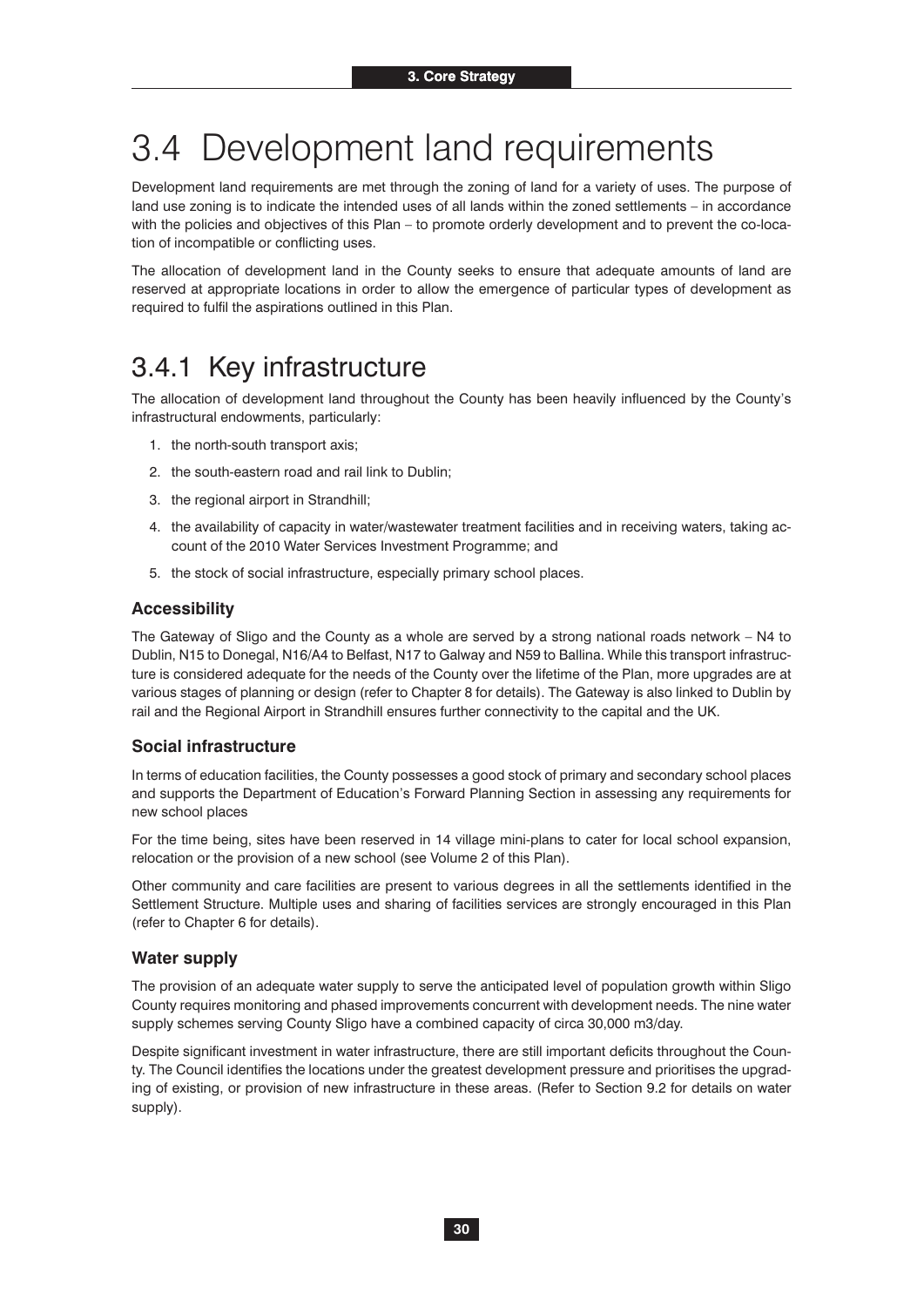#### **Wastewater treatment**

While the Gateway is well served in terms of wastewater treatment by Sligo Main Drainage Scheme, which has a capacity of 50,000 PE, there is a need to upgrade and improve the network and treatment facilities of a number of towns and villages throughout the County.

The current treatment capacity in public schemes in the County (including the Gateway), of 89,780 PE, is planned to increase to 114,740 PE. There is additional treatment capacity in private wastewater treatment systems.

It should be noted, however, that not all zoned lands in settlements will be serviced within the lifetime of this Plan. This is because the zoning of land for residential use takes a longer term view with regard to development potential. Land use plans (local area plans and mini-plans) also incorporate a residential zoning overhead (generally 50%) to allow for an element of choice. Therefore not all zoned lands should necessarily be viewed as appropriate for development within the lifetime of this plan. Zoned lands will be serviced subject to funding availability and compliance with the Core Strategy. (refer to Section 9.3 for details on wastewater treatment).

#### **Environment and heritage**

County Sligo contains a significant number of areas that are environmentally distinctive and sensitive and that are both an asset to the county and an important resource to conserve into the future.

To that end, this Core Strategy is the outcome of the strategic environmental assessment of three possible county development scenarios, which are described in Chapter 2 (SEA). and is also informed by the assessment (under the Habitats Directive) of the potential effects of development on Natura 2000 sites.

The assessments above have demonstrated that the proposed focused growth in line with this Core Strategy will ensure the sustainable development of the county, including conserving the integrity of sensitive habitats.

The drawing up of the settlement hierarchy and the definition of specific roles for rural areas was guided by the need to properly protect, manage and enhance the natural and built environment, particularly those elements that are non-renewable and most valuable.

The conservation and enhancement of biodiversity, natural heritage, landscape and the built environment (archaeology and historic buildings) are to be promoted as important elements of the long-term economic growth and development of County Sligo.

### 3.4.2 Zoning principles

The approach to zoning is based on the following principles:

- **ZP-1** the requirement to reserve land for residential development in accordance with the preferred population growth scenario, the Core Strategy, the Settlement Structure and the RPG recommendations;
- **ZP-2** the need to provide suitably-located lands for a variety of uses, including commercial, enterprise, community facilities, open space, sports and recreation amenities to serve and complement residential uses;
- **ZP-3** the core aim of protecting the environment, landscape setting and heritage in and around settlements (see core aim CA-5 and strategic goal SG-3 in Section 3.1);
- **ZP-4** the goal of consolidating Sligo settlements (see strategic goal SG-2 points a, b, and e in Section 3.1);
- **ZP-5** the principle of sequential development (see Box 3.J overleaf).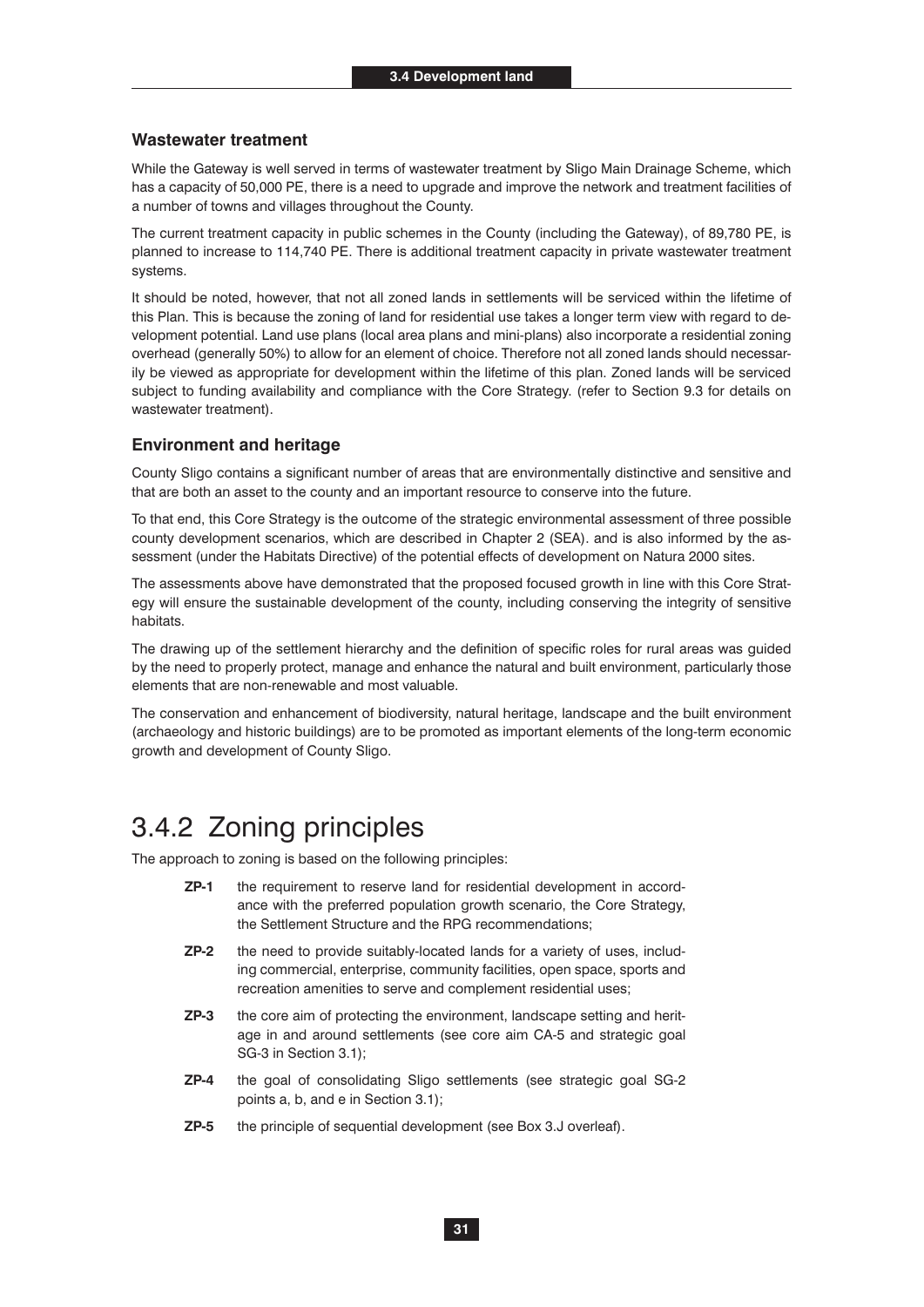#### **Box. 3.J Principle of Sequential Development**

In order to maximise the utility of existing and future infrastructure provision and promote the achievement of sustainability, a logical sequential approach should be taken to the zoning of land for development:

- **1.** Zoning should extend outwards from the centre of an urban area, with undeveloped lands closest to the core and public transport routes being given preference. 'Leapfrogging' to more remote areas should be avoided.
- **2.** A strong emphasis should be placed on encouraging infill opportunities and better use of under-utilised lands.
- **3.** Areas to be zoned should be contiguous to existing zoned development lands. Only in exceptional circumstances should this principle be contravened: for example, where a barrier to development is involved such as a lake close to a town. Any exceptions must be clearly justified by local circumstances and such justification must be set out in the written statement of the development plan.

### 3.4.3 Zoning in the County Development Plan

In this County Development Plan, zoning of land in accordance with section 10(2)(a) of the Planning and Development Act 2000 (as amended) is set out within the framework of 30 mini-plans (refer to Volume 2).

The land-use zoning is based on the five principles outlined in Section 3.4.2 and guided by the strategic zoning policies set out in this section. In the interest of consistency, the same zoning objectives apply to all mini-plans. The zoning objectives are detailed in Chapter 13 of Volume 2 of this Plan.

### 3.4.4 Zoning in local area plans

In the case of settlements for which local area plans have been prepared prior to the adoption of this Plan, it is accepted that different zoning objectives apply to those settlements, in recognition of their specific character and also as a result of public consultation undertaken as part of preparing those LAPs.

Until the review of existing LAPs following the adoption of this Development Plan, zoning in these local area plans will remain unchanged and will be incorporated as statutory zoning under the County Development Plan. This provision applies to the LAPs for Strandhill, Enniscrone, Ballymote, Charlestown-Bellaghy and a small portion of the Hazelwood-Ballinode LAP, which extends outside the limit of Sligo and Environs Development Plan (SEDP).

Zoning objectives in new and revised local area plans will be defined in those plans, where necessary, in accordance with the specifics of the settlement and public consultation.

### 3.4.5 Rezoning proposals

Any variation of the CDP involving a rezoning proposal that might be considered during the lifetime of this Development Plan should be based on a demonstrated need and should not conflict with the Core Strategy of this Plan, the Spatial Development Framework and the Settlement Structure.

Rezoning proposals should be assessed against the Zoning Principles and Strategic Zoning Policies.

Lands zoned in LAPs prepared before the adoption of this Plan may or may not retain their zoning after the LAPs are reviewed. Rezoning and new zoning adopted as part of the review of existing Local Area Plans shall be automatically incorporated as zoning under the CDP, without the need to vary the development plan. However, any such rezoning/new zoning will have to comply with the Core Strategy, Spatial Development Framework and Settlement Structure set out in this Plan.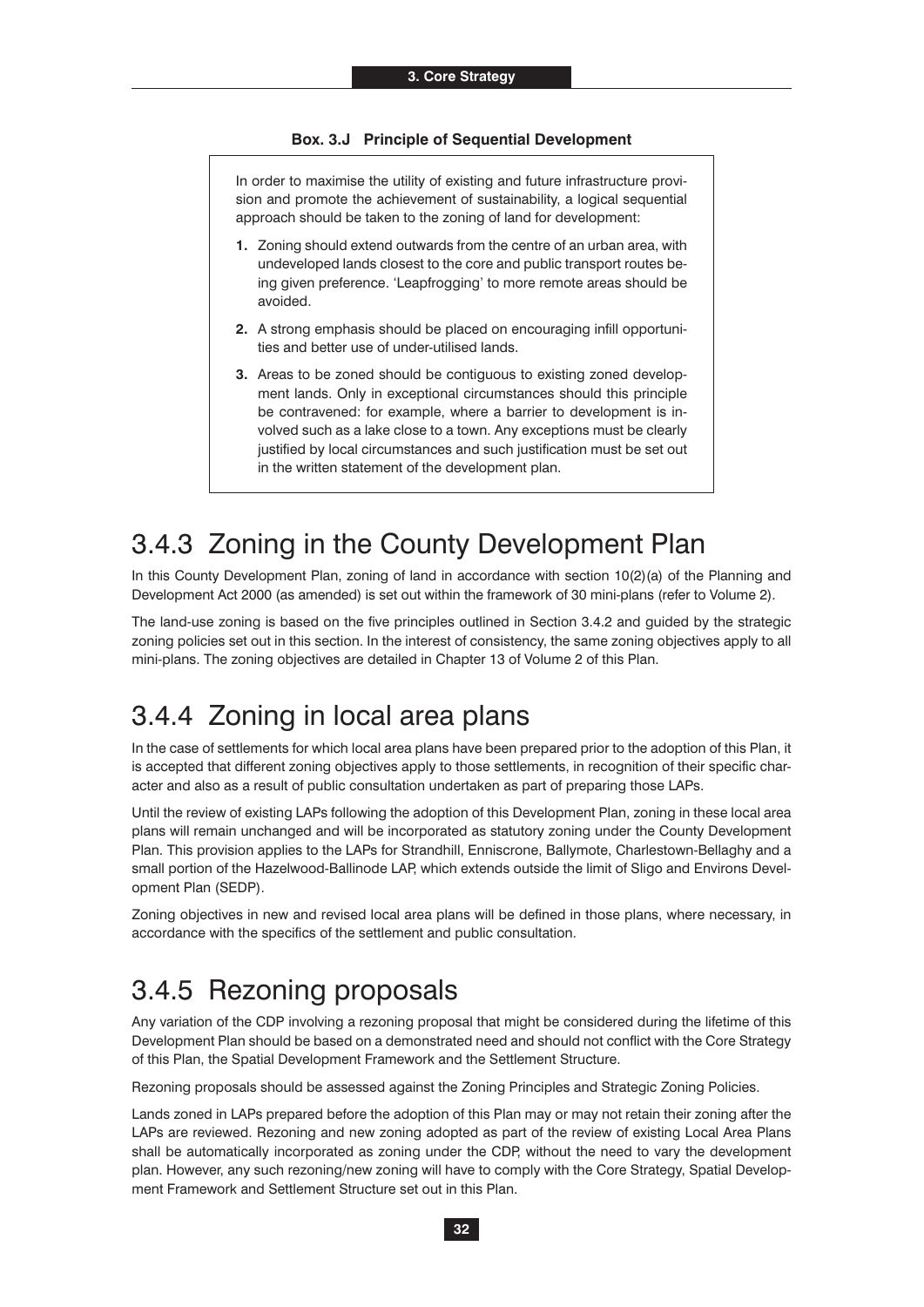### 3.4.6 Surplus development land

A number of towns and villages in County Sligo had a surplus of land zoned for residential development, inherited from mini-plans included in the CDP 2005-2011.

In this CDP, the amount of land zoned for residential development has been reduced in the case of certain villages where previous zoning was in excess of the requirements of the Core Strategy and Settlement Structure. However, lands have retained residential zoning where permission for development had already been granted, or in cases where the County Council had the intention of providing dwellings to fulfil a local need.

### 3.4.7 Strategic land reserve

Any further lands that might be proposed to be zoned for residential uses in excess of the area corresponding to the requirements outlined in the Core Strategy shall be included in a *Strategic Land Reserve* and shall only be developed when future Housing Strategies will call for additional zoned land.

In exceptional circumstances, should the supply of residential land prove insufficient in any settlement during the lifetime of the CDP, it may be possible to release lands from the strategic reserve by zoning it for residential uses through the development plan variation procedure. The need for any such rezoning shall be supported by factual evidence, corroborated by the results of the proposed annual housing vacancy monitoring process.

### **Strategic zoning policies**

It is an objective of Sligo County Council to:

- **SP-Z-1** Use zoning to promote the sustainable development of compact, liveable, pedestrianfriendly settlements, with a defined commercial/retail core and an adequate economic basis. No lands shall be zoned for development in isolation, outside the development limits of settlements.
- **SP-Z-2** Ensure that sufficient land is available for a wide range of non-residential uses at appropriate locations in order to achieve balanced development of the County as a whole.
- **SP-Z-3** Ensure that the amount of land zoned for residential uses is consistent with the requirements of the Core Strategy and the recommendations of the Border Regional Planning Guidelines. Land proposed for zoning in excess of requirements, if any, shall be included in a strategic reserve for potential development after the lifetime of this Plan, in accordance with the Settlement Structure and Housing Strategy in operation at that stage.
- **SP-Z-4** Facilitate mixes of uses appropriate for each area, with a view to reducing the need to travel by car between home, work/school and local facilities.
- **SP-Z-5** Prioritise the redevelopment of under-utilised and brownfield lands over greenfield, particularly in the Key Support Towns and Gateway Satellites, thus increasing the efficient use of essential infrastructure.
- **SP-Z-6** Protect designated nature conservation sites, landscape, archaeology, valuable natural amenity areas, water and natural resources through appropriate zoning designations, while allowing for the possible further expansion of settlements in the long-term.
- **SP-Z-7** Make adequate land reservations for the development of future infrastructural projects.
- **SP-Z-8** Provide a clear demarcation between settlement built-up areas and the surrounding countryside through appropriate zoning objectives, development limits and plan limits.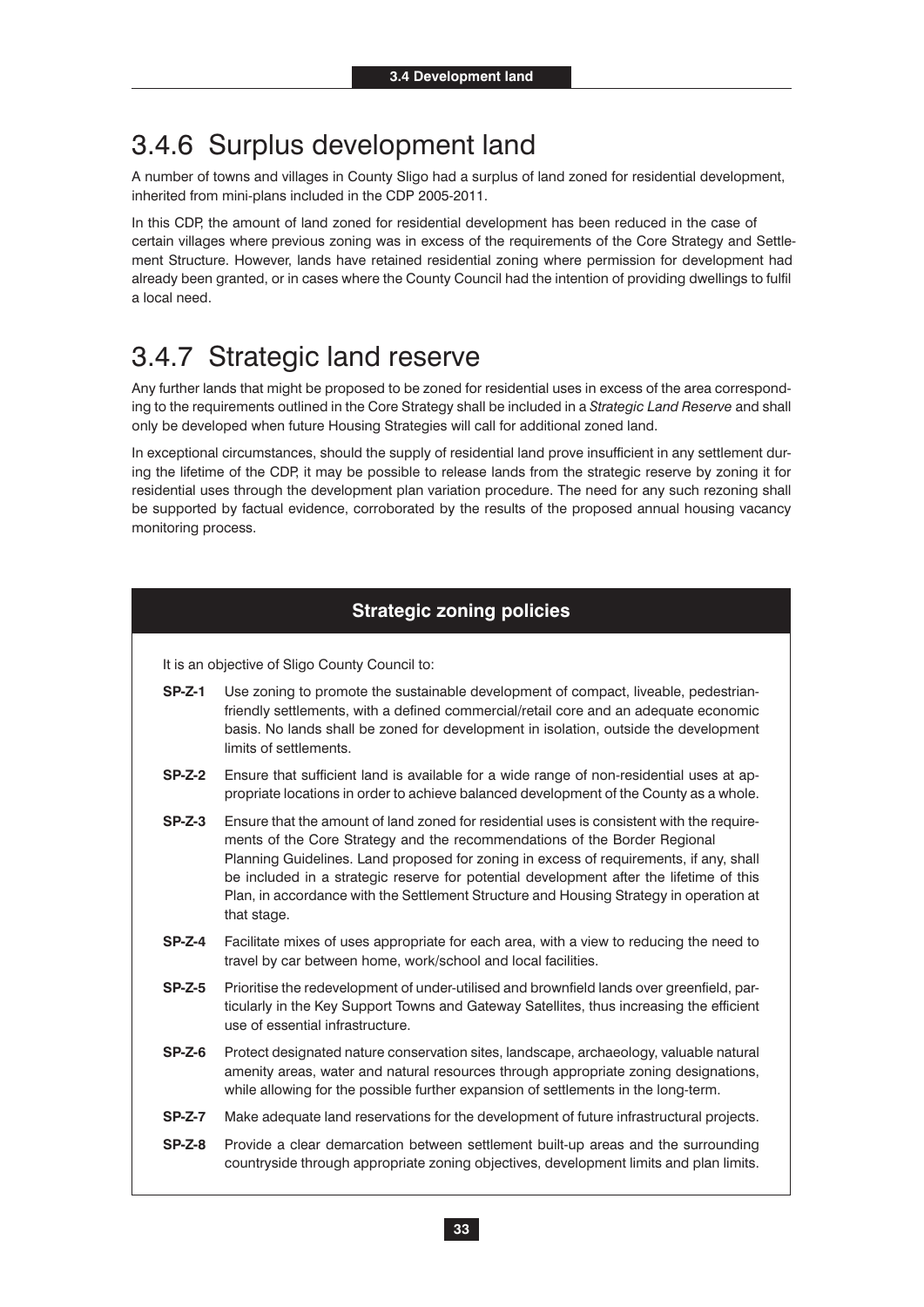# 3.5 Housing land provision in the County

### 3.5.1 Distributing the RPG housing land requirement

This Development Plan identifies a strategic housing land requirement of 235 hectares of land for the plan period, which will meet the RPG targets for future population growth for the County as a whole, including the Gateway of Sligo.

The area above breaks down into a requirement of 40 hectares for the Gateway and 195 hectares for the rest of the County, as derived from the 2010 Regional Planning Guidelines and its population targets for the Gateway and the for the wider County area.

The following population targets are to be accommodated in the period to 2016:

- for the Gateway of Sligo: an increase of 2000 persons;
- for the wider county area: an increase of 3,421 persons.

The housing land requirement for the County (excluding the Gateway) of 195 hectares is based on an average density across the towns and villages of 12 residential units per hectare and an additional 50% allowance, to ensure choice in the market for development land. This is in line with the *Development Plans Guidelines for Planning Authorities* (DoEHLG, 2007).

The County Development Plan 2005-2011 zoned 350 hectares of land for housing, while Sligo and Environs Development Plan 2004-2011 zoned 358 hectares of land for similar purposes. The excess over the RPG provision of 40 hectares for the SEDP area and 195 hectares for the County needed to be addressed.

A key feature of the CDP 2011-2017 is therefore the allocation of housing land throughout the County in accordance with the RPG-predicted requirements for housing land, taking account of:

- **1.** the spatial distribution of development lands and the need to support a pattern of sustainable settlements which, in the longer term, can be provided with essential physical and social infrastructure;
- **2.** the imperative to promote the development of the Gateway as a key driver of the development of the County;
- **3.** the level of vacancy in settlements and the need to support its resolution in multi-unit housing developments;
- **4.** the extent of live planning permissions.

The RPG allocation of 195 hectares breaks down into the settlement hierarchy as shown in Table 3.K (on the opposite page), which outlines the amount of greenfield land zoned for multi-unit residential development in County Sligo's settlements for which a land-use plan has been or will be prepared.

Thus, Table 3.K sets the framework within which the planning authority will, over the lifetime of this Development Plan, reconcile the level of residential zonings inherited from the pre-2011 period with the RPG allocations. After the adoption of this CDP, the planning authority will review existing local area plans in order to bring the level of land zoned and available for residential development in line with the overall provisions outlined in Table 3.K.

The individual allocations of land zoned for residential uses in mini-plans are shown in Appendix I of Volume 2 of this Plan. The allocations for Key Support Towns and Strandhill (not shown in Volume 2) are as follows:

**Ballymote - 21 ha, Enniscrone - 14.8 ha, Tobercurry - 22 ha, Strandhill - 14.4 ha**.

### 3.5.2 Housing land requirements in the Gateway

For Sligo and Environs, the RPGs specify a housing land requirement of 40 hectares during the period 2010-2016, which coincides with the lifetime of Sligo and Environs Development Plan 2010-2016 (SEDP).

Sligo and Environs Development Plan 2010-2016 has been amended in 2011 by incorporating a Core Strategy chapter and map. Lands zoned for residential and mixed uses (with housing potential), considered to be in excess of the RPG requirements, were included in a Strategic Land Reserve.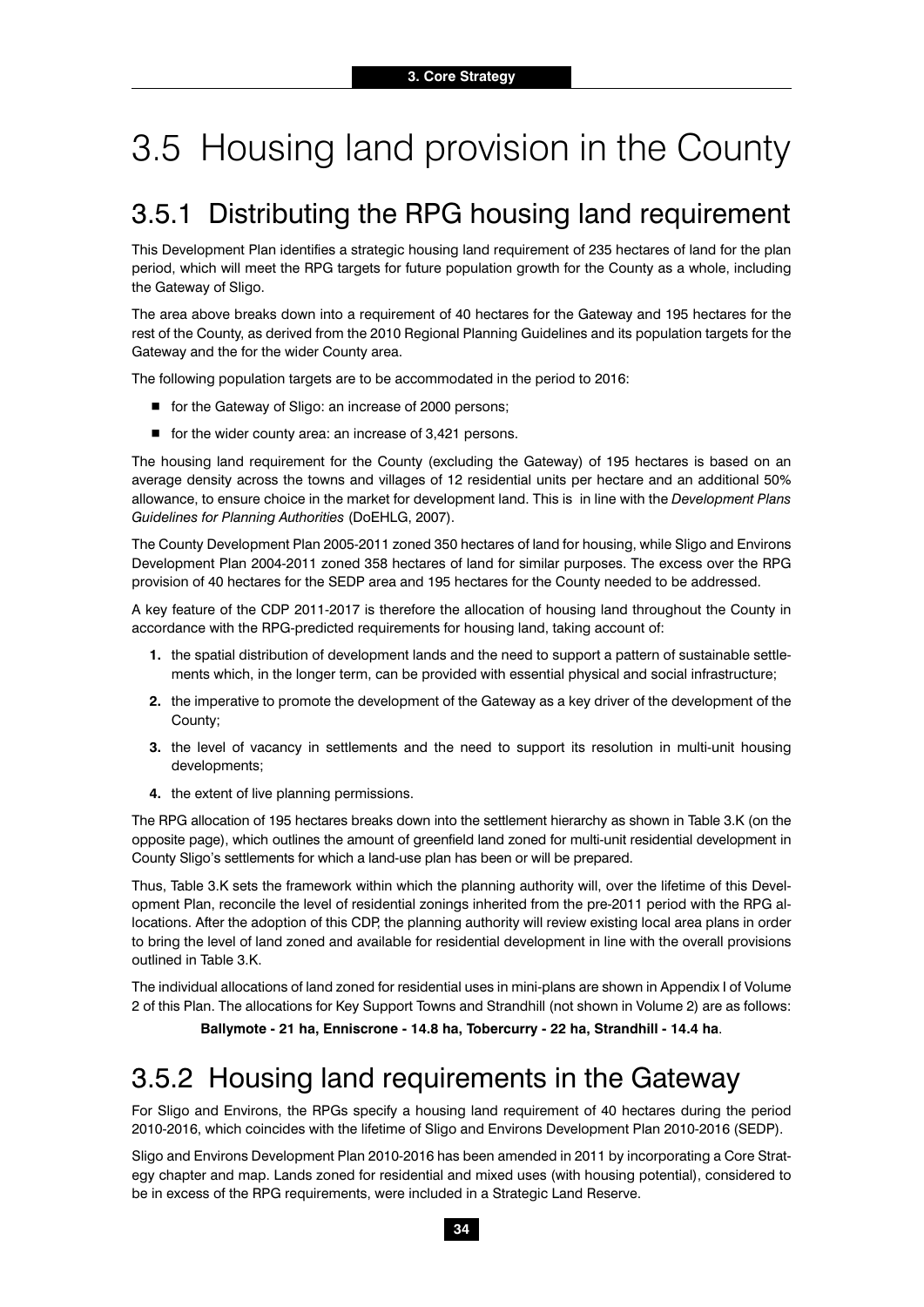Table 3.K Core Strategy Table - RPG Population and housing land allocations, land zoned for for residential development and corresponding housing yields **Table 3.K Core Strategy Table - RPG Population and housing land allocations, land zoned for for residential development and corresponding housing yields**

| Settlement<br>category                                      | as per RPG tar-<br>gets for 2016<br>population<br>Additional<br>∢ | tional population<br><b>Estimated hous-</b><br>ments of addi-<br>(as per RPGs)<br>ing require-<br>ø                                                                                                                                                                                   | greenfield resi-<br>N<br>dential zoned<br>Provision of<br>land 2011-201<br>(hectares)<br>$\vec{\omega}$ | residential land<br>Potential hous-<br>ing yield from<br>(no. of units)<br>$\mathbf{D}^2$ | Potential popu-<br>lation capacity<br>of residential<br>land (no. of<br>persons)<br>$\int_{a}^{\infty}$ | mixed-use lands<br>Provision of<br>(hectares)<br>u. | mixed-use lands<br>Potential hous-<br>ing yield from<br>(no. of units)<br>$G^4$ | Potential popu-<br>lation capacity<br>of mixed-use<br>lands (no. of<br>persons)<br>£ | Potential excess<br>or shortfall of<br>housing over<br>the period<br>2011-2017<br>$(=D+G-B)$                                                      |
|-------------------------------------------------------------|-------------------------------------------------------------------|---------------------------------------------------------------------------------------------------------------------------------------------------------------------------------------------------------------------------------------------------------------------------------------|---------------------------------------------------------------------------------------------------------|-------------------------------------------------------------------------------------------|---------------------------------------------------------------------------------------------------------|-----------------------------------------------------|---------------------------------------------------------------------------------|--------------------------------------------------------------------------------------|---------------------------------------------------------------------------------------------------------------------------------------------------|
| outside Gateway<br>$1. (=3+4+5+6)$<br>settlements<br>County | 3,421                                                             | 1,555                                                                                                                                                                                                                                                                                 | 193.9                                                                                                   | 1,554                                                                                     | 3,265                                                                                                   | 40.7                                                | 242                                                                             | 536                                                                                  | $241^{5}$                                                                                                                                         |
| Gateway - Sligo<br>and Environs<br>$\overline{\mathbf{v}}$  | 2,000                                                             | 1,000                                                                                                                                                                                                                                                                                 | 23.9                                                                                                    | 557                                                                                       | 1,114                                                                                                   | 44                                                  | 443                                                                             | 886                                                                                  | $\circ$                                                                                                                                           |
| Key Support<br>Towns<br>$\dot{\mathfrak{G}}$                | n/a                                                               | n/a                                                                                                                                                                                                                                                                                   | 57.8                                                                                                    | 462                                                                                       | 1016                                                                                                    | 1.18                                                | $\sim$                                                                          | $\frac{5}{1}$                                                                        | n/a                                                                                                                                               |
| <b>Satellites</b><br>Principal<br>Gateway<br>4.             | n/a                                                               | n/a                                                                                                                                                                                                                                                                                   | $\overline{Q}$                                                                                          | 325                                                                                       | 715                                                                                                     | 7.8                                                 | 46                                                                              | 103                                                                                  | n/a                                                                                                                                               |
| Secondary Gate-<br>way Satellites<br>ທ່                     | n/a                                                               | n/a                                                                                                                                                                                                                                                                                   | 31.9                                                                                                    | 254                                                                                       | 508                                                                                                     | 10.6                                                | යි                                                                              | 140                                                                                  | n/a                                                                                                                                               |
| communities<br>Villages sup-<br>porting rural<br><u>ය</u>   | n/a                                                               | n/a                                                                                                                                                                                                                                                                                   | 64.2                                                                                                    | 513                                                                                       | 1026                                                                                                    | 21.12                                               | 126                                                                             | 278                                                                                  | n/a                                                                                                                                               |
| Gateway total<br>County and<br>$7. (= 1 + 2)$               | 5,421                                                             | 2,555                                                                                                                                                                                                                                                                                 | 217.8                                                                                                   | 2,111                                                                                     | 4,379                                                                                                   | 84.7                                                | 685                                                                             | 1,422                                                                                | 241                                                                                                                                               |
| Notes: 1. Includes 50% overzoning.                          |                                                                   | UNIVERSIDE University of the Contrast Contrast on the Contrast Contrast On the Contrast Open Contrast On the contrast of the contrast of the contrast of the contrast of the contrast of the contrast of the contrast of the c<br>2. The potential housing yield from lands zoned for |                                                                                                         |                                                                                           |                                                                                                         |                                                     |                                                                                 |                                                                                      | residential use is calculated using only 2/3 (0.66) of the area zoned, thus excluding the 50% overzoning. The density used is 12 units/ha for the |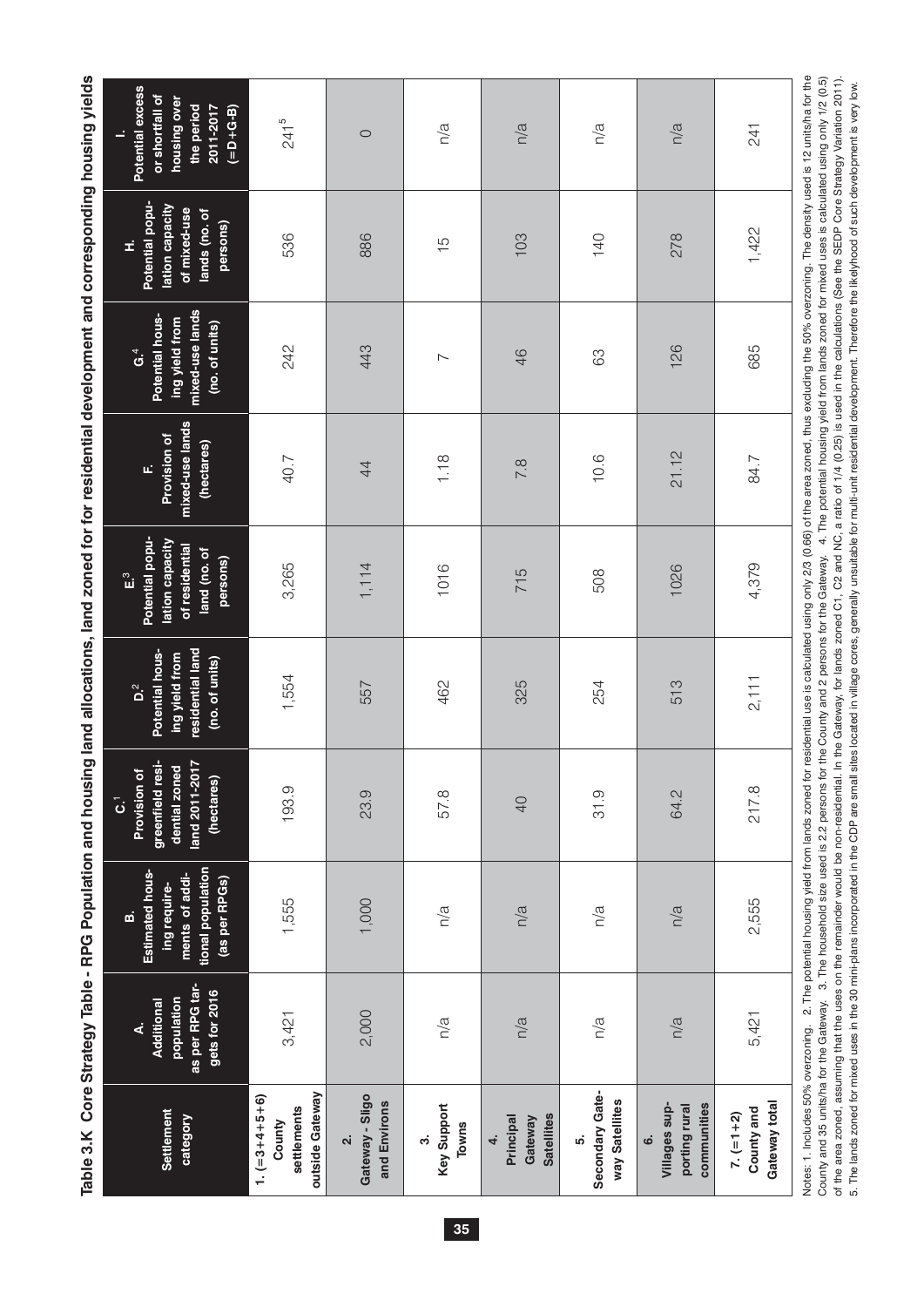### 3.5.3 Moratorium on multi-unit residential development

Estimates of vacant house numbers prepared by County Council planners (see Appendix I of Volume 2 of this Plan) tend to confirm the fact that high rates of vacancy occur outside the Gateway and the Key Support Towns, in places such as Ballysadare, Collooney, Coolaney-Rockfield, Carney etc. In these settlements, residential development was permitted beyond the level corresponding to the potential population growth outlined in the County Development Plan 2005-2011. The levels of vacancy in these settlements would be further exacerbated if all the units permitted were to be constructed.

In an economic climate which seems to encourage migration out of the County, it is improbable that substantial population growth will occur in the short term and help decrease the number of vacant houses. It is likely that the high rates of vacancy will persist for a longer period, beyond the lifetime of this Plan.

In order to curtail the increase in residential vacancy in the County, a moratorium on new residential development is to be applied in those settlements where the existing housing capacity plus the potential capacity of permitted (and not yet built) housing development can accommodate a population which is equal to or higher than the recommended population levels as indicated in Tables 3.F, 3.G, 3.H and 3.I.

This moratorium shall apply exclusively to multiple housing schemes and will not affect infill development, renovations, replacements and subdivisions of existing units.

This means that applications for multiple residential development will not normally be permitted, except where they replace previously permitted development (live permissions only) consisting of the same or a higher number of units. Applications for social and special-needs housing are excluded from the moratorium.

The moratorium should be revisited in 2013, after the publication of the full Census 2011 reports. In the intervening period, the vacancy situation should be monitored by the County Council's area planners. The Manager's Progress Report due in 2013 should include an account of the vacancy monitoring project and should make recommendations regarding the suspension or extension of the moratorium. The settlements subject to a moratorium on residential development are listed in Schedule 3.L below.

| <b>Settlements</b> | <b>Bunnannadden</b> | Enniscrone   |
|--------------------|---------------------|--------------|
| Ballinacarrow      | Carney              | Gorteen      |
| <b>Ballinafad</b>  | Castlebaldwin       | Grange       |
| <b>Ballincar</b>   | Cliffony            | Mullaghmore  |
| Ballintogher       | Collooney           | Riverstown   |
| Ballygawley        | Coolaney            | Rosses Point |
| Ballymote          | Culfadda            | Strandhill   |
| Ballysadare        | Dromore West        | Tobercurry   |
| Bellahy            | Easkey              | Tourlestrane |

#### **Schedule 3.L Settlements subject to the moratorium on multiple-housing development**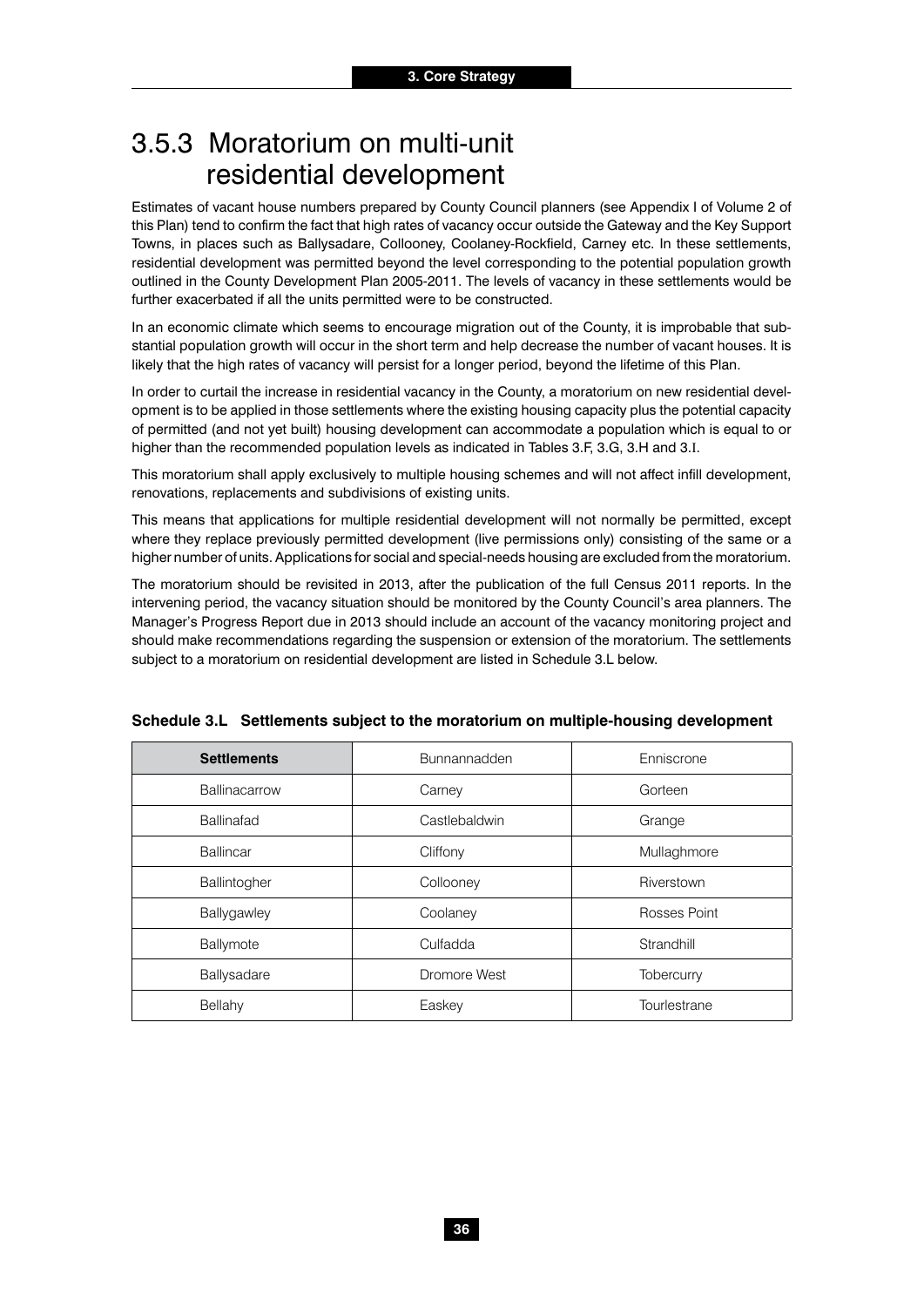# 3.6 Implementation

Under the Planning and Development Act 2000 (as amended), planning authorities have a statutory obligation to secure the implementation of the objectives of a development plan. The implementation of these objectives may be constrained by factors such as the economic climate, political support, allocated local authority funding and the availability of funding from diverse sources. Accordingly, no funding of projects can be guaranteed in advance, nor can the implementation of all objectives contained within the Plan be assumed. However, it is the intention of Sligo County Council to exercise all legal powers to ensure that objectives are implemented. This includes the use of compulsory acquisition powers, where necessary.

### 3.6.1 Local area plans and mini-plans

An important element of the development plan strategy is to bring policies to a more detailed local level through local area plans and mini-plans. The strategic and broad-ranging policies of the CDP provide a general framework, but not necessarily the detailed treatment required for significant proposals in certain areas.

The Planning and Development Act 2000 (as amended) specifies that a local authority must make a local area plan (LAP) for all towns under its jurisdiction with a population in excess of 5,000 persons and for settlements with a minimum of 1,500 residents in cases when the development plan does not already include objectives for these settlements.

According to Census 2006 demographic data, no town in County Sligo (outside the Gateway) had a population of 5,000 or even 1,500 at the time of the census. However, in the past decade the County Council has considered necessary to put in place detailed planning frameworks for those settlements that came under significant development pressure in the early 2000s.

In addition to statutory local area plans, Sligo County Council has adopted 30 mini-plans as part of the County Development Plan 2011-2017. These are village planning frameworks consisting of a set of detailed written objectives accompanied by two maps (Zoning and Objectives). Without having the complexity of a local area plan, the mini-plans have proven successful in the detailed implementation of the CDP policies and objectives.

### 3.6.2 Development Contributions Schemes

Section 48 of the Planning and Development Act 2000 (as amended) enables local authorities, when granting a permission under Section 34 of the Act, to include conditions for requiring the payment of a contribution in respect of public infrastructure and facilities benefiting development in the area of the planning authority and that is provided by or on behalf of a local authority (regardless of other sources of funding for the infrastructure and facilities).

A planning authority may make one or more schemes in respect of different parts of its functional area. Sligo County Council has prepared two schemes, one for each of the two different parts of its functional area: the Environs of Sligo (within the SEDP area) and the county area outside of this (subject to the County Development Plan). These schemes are reviewed annually to reflect the market-induced cost variations in providing infrastructure and services.

Under a general development contribution scheme, planning authorities do not need to show a direct connection between the development contributions paid and works undertaken to facilitate that development. However, it will be important for the planning authority to ensure that the basis for determining the contribution levels is justified and adequately supported.

The types of public infrastructure and facilities that can be funded by this mechanism are:

- (a) the acquisition of land;
- (b) the provision of open spaces, recreational and community facilities and amenities and landscaping works;